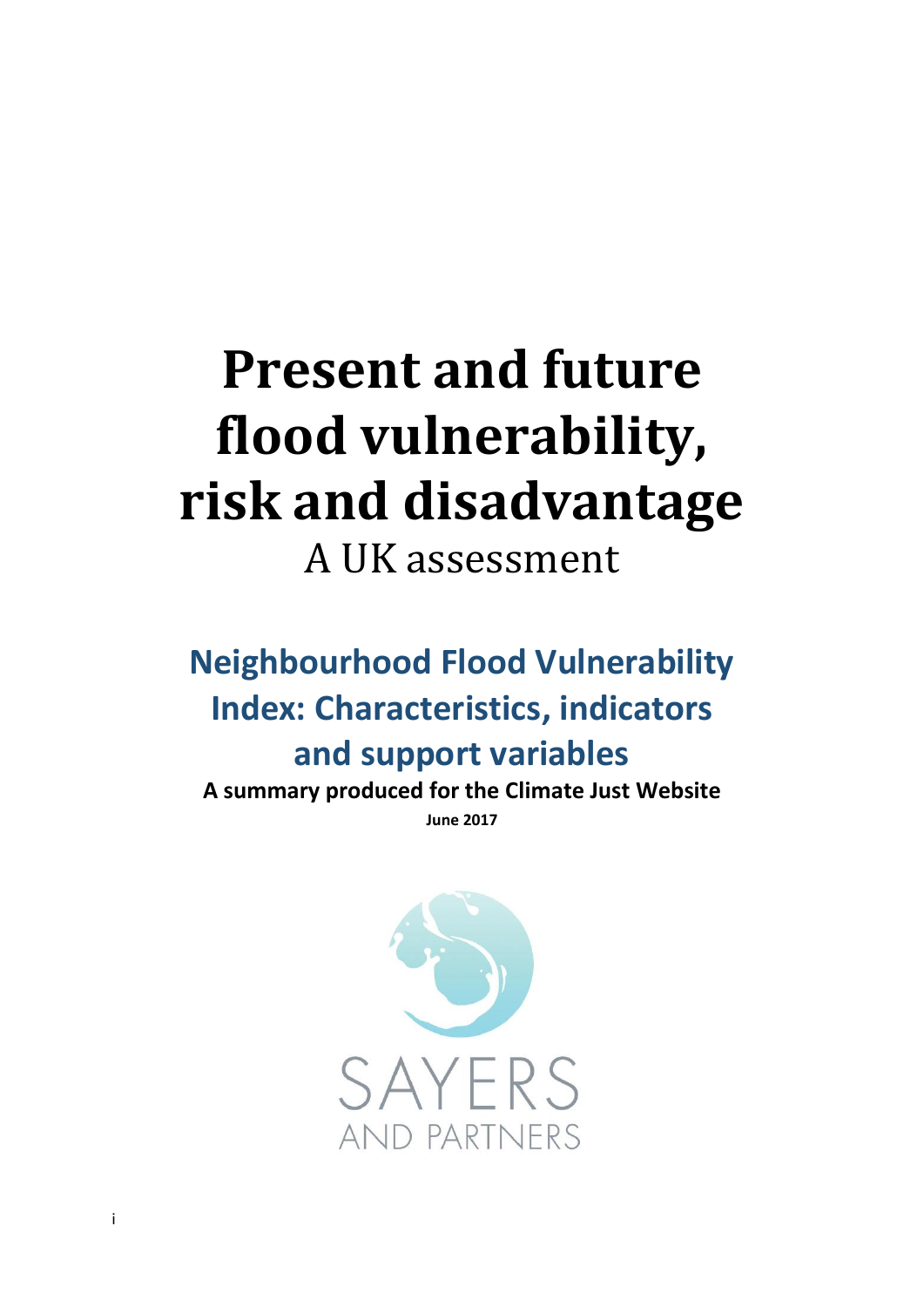## Contents

 $\mathbf{ii}$ 

| 1.0  |                                                                       |
|------|-----------------------------------------------------------------------|
| 2.0  |                                                                       |
| 2.1  |                                                                       |
| 2.2  |                                                                       |
| 2.3  |                                                                       |
| 2.4  |                                                                       |
| 2.5  |                                                                       |
| 3.0  | TWELVE INDICATORS VULNERABILITY AND ASSOCIATED SUPPORTING VARIABLES 3 |
| 3.1  |                                                                       |
| 3.2  |                                                                       |
| 3.3  |                                                                       |
| 3.4  |                                                                       |
| 3.5  |                                                                       |
| 3.6  |                                                                       |
| 3.7  |                                                                       |
| 3.8  |                                                                       |
| 3.9  |                                                                       |
| 3.10 |                                                                       |
| 3.11 |                                                                       |
| 3.12 |                                                                       |
| 4.0  | APPROACH TO CALCULATING THE NEIGHBOURHOOD FLOOD VULNERABILITY INDEX   |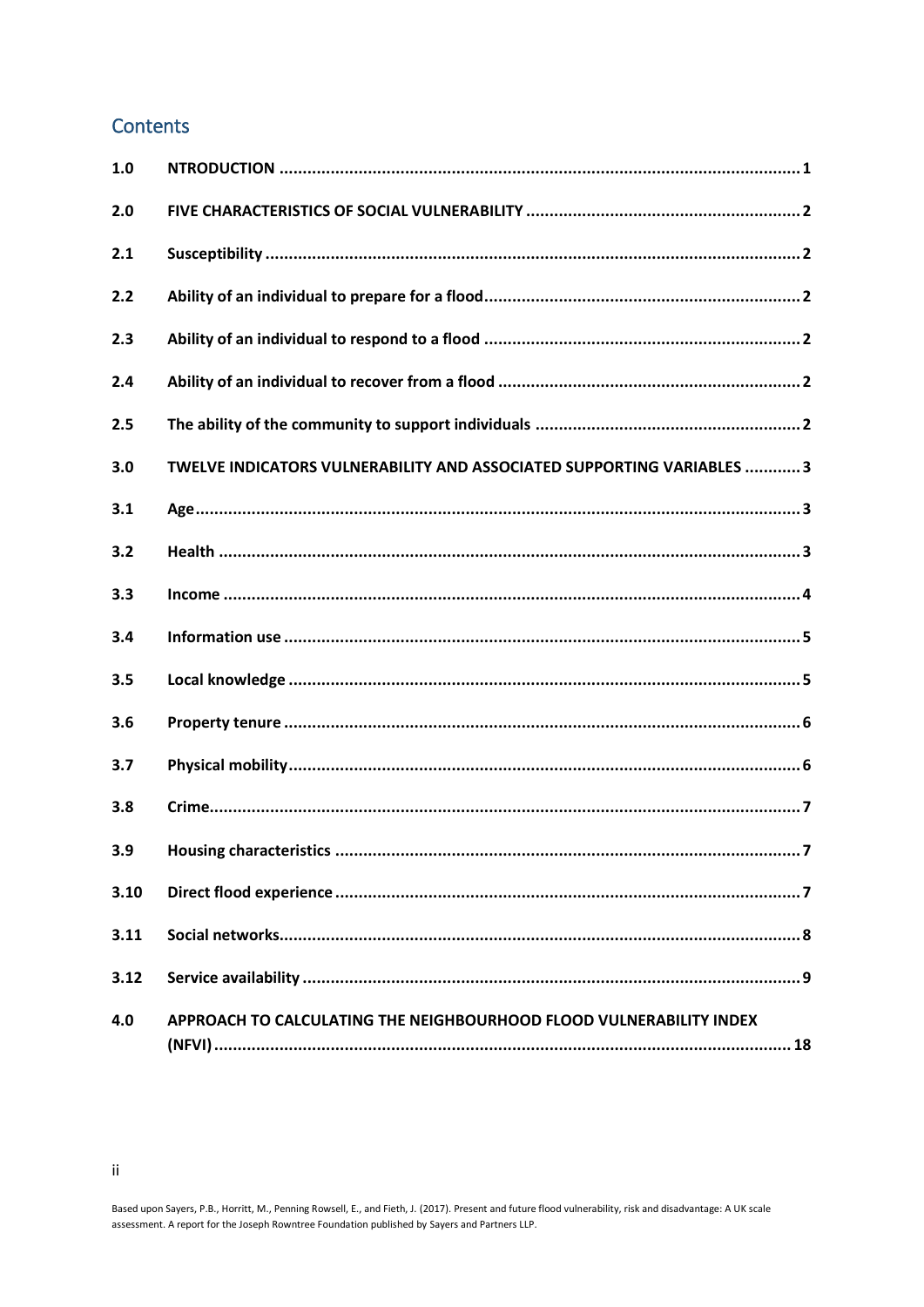# <span id="page-2-0"></span>**1.0 NTRODUCTION**

FRM policy typically considers vulnerability through the lens of deprivation (as indicated by the Index of Multiple Deprivation) and this view provided the basis of the analysis presented in the CCRA (Sayers *et al.,* 2015). A focus on deprivation however does not necessarily reflect a community's vulnerability to a flood should it occur (although vulnerability is influenced by income deprivation, as clearly demonstrated by Tapsell *et al.,* 2002). To overcome this short-coming, a new measure is introduced here: the **Neighbourhood Flood Vulnerability Index** (NFVI).

The Neighbourhood Flood Vulnerability Index (NFVI) provides insight into the social vulnerability of a neighbourhood should a flood occur. The NFVI combines the five characteristics of vulnerability, based upon twelve 'vulnerability indicators' (Figure 1). Each indicator is, in turn, based upon a number of supporting variables.



#### **Figure 1 Neighbourhood Flood Vulnerability Index: Influential characteristics and indicators**

In the context of the NFVI, a 'neighbourhood' is defined by census geographies (*i.e.* Lower Layer Super Output Areas (LSOA) in England and Wales, Data Zones (DZ) in Scotland and Super Output Areas (SOA) in Northern Ireland). This represents a natural evolution of the previous analysis for England and Wales (Lindley et al., 2011) based on Middle Level Super Output Areas (MSOAs); a scale that can cover very heterogeneous socio-economic conditions, and maintains the resolution of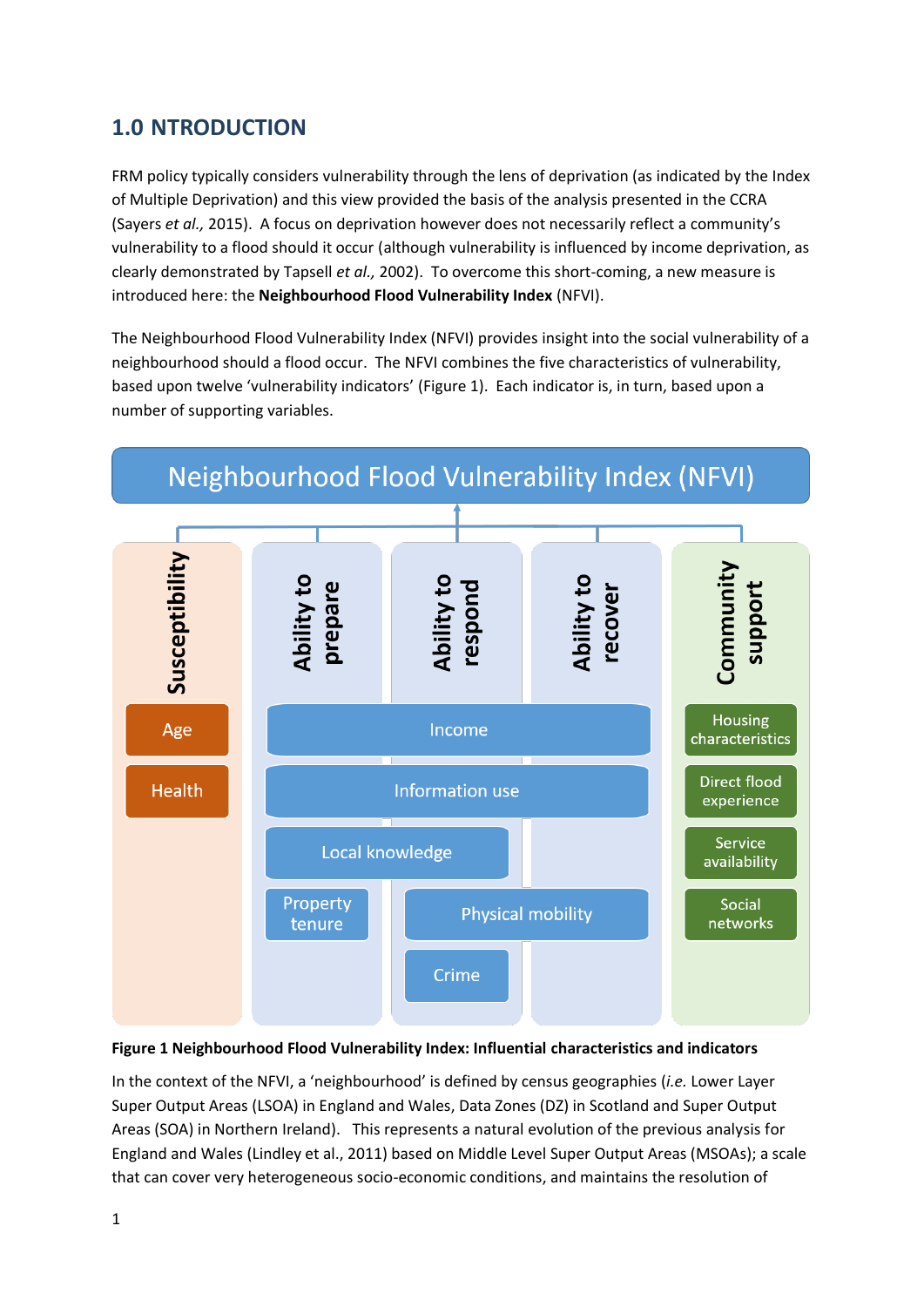previous studies in Scotland (Kazmierczak et al., 2015) whilst also taking advantage of an improved understanding of the flood hazard and exposure.

The supporting evidence for the selection of each characteristics, vulnerability indicator and supporting variables, and how they have been combined to derive the NFVI, is set out below.

# <span id="page-3-0"></span>**2.0 FIVE CHARACTERISTICS OF SOCIAL VULNERABILITY**

The NFVI is used to express the characteristics of an individual and the community in which they live that influence the potential to experience a loss of well-being when exposed to a flood and over which flood management policy has limited or no control. This understanding reflects previous studies (Tapsell *et al.,* 2002; Lindley *et al.,* 2011; Twigger-Ross *et al.,* 2014; Kazmierczak *et al.,* 2015) and requires consideration of five characteristics:

## <span id="page-3-1"></span>2.1 Susceptibility

Susceptibility describes the predisposition of an individual to experience a loss of well-being when exposed to a flood. It is widely evidenced that the dominant characteristics that influence susceptibility to harm relate to the age (the old and very young) and health of the individuals exposed.

## <span id="page-3-2"></span>2.2 Ability of an individual to prepare for a flood

Preparedness reflects the actions taken by an individual during normal conditions (*i.e.* in the absence of a forecast or actual flood) that are likely to reduce the harm they suffer when a future flood occurs. Although an area of continued research, an individual's ability to prepare is influenced by their income, capacity to act, local knowledge and property tenure.

## <span id="page-3-3"></span>2.3 Ability of an individual to respond to a flood

The underlying reasons why some individuals act more effectively in the run up to and during a flood is an area of continued research. There is however broad agreement that an individual's ability to respond is influenced by their income, capacity to access and use formal and informal information, local knowledge and physical mobility.

## <span id="page-3-4"></span>2.4 Ability of an individual to recover from a flood

Many flood events have highlighted the length of time it can take for individuals and communities to recover from a flood. The degree to which an individual can aid their own recovery is influenced by several factors, particularly their income, capacity to use information, and physical mobility.

## <span id="page-3-5"></span>2.5 The ability of the community to support individuals

The availability and quality of services provided by health and emergency services as well as broader care and social services are all important social facilities that have a real influence on the severity of harm caused by a flood. Despite a lack of quantified evidence, there is also strong anecdotal evidence that community support networks can help ameliorate vulnerability by providing support to affected groups and flood management policy is increasingly recognising the value of community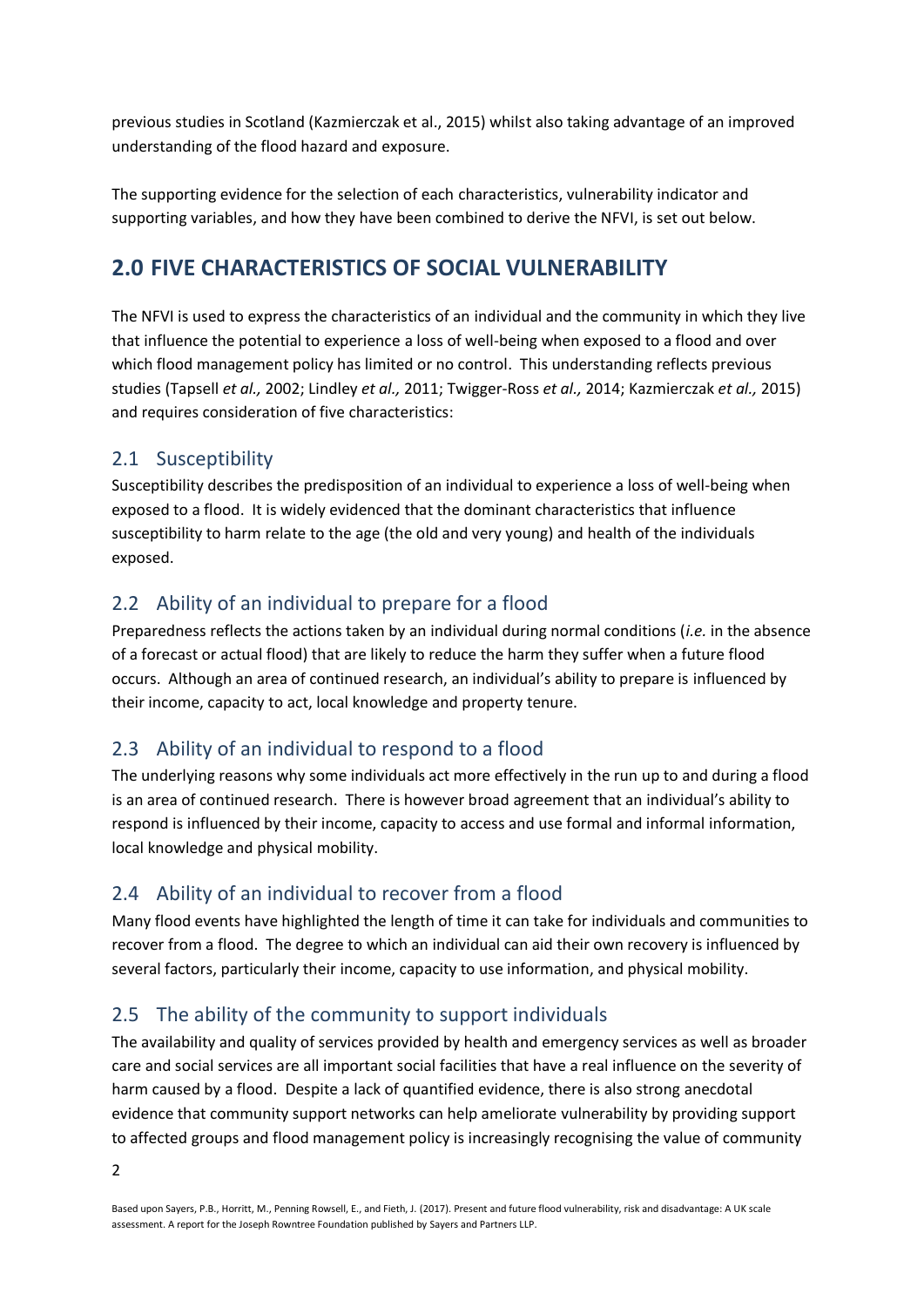networks (for example by supporting the national Flood Community Resilience Pathfinders schemes, Defra, 2012, 2015). As such, the presence or absence of community support is legitimately considered here as a component of vulnerability. A formal representation of community cohesion and its influence on flood vulnerability is not however available. In recognition of the importance of community support, but in the absence of more detailed insights, four indicators are considered to gauge the nature of this support: housing characteristics, the collective experience of past floods, the likely availability of community services in a flood (including emergency service provides, schools, GPs, care homes) and the social networks that exist. This is recognised as very much a first step and further research will be required to better quantify supportive community contexts.

# <span id="page-4-0"></span>**3.0 TWELVE INDICATORS VULNERABILITY AND ASSOCIATED SUPPORTING VARIABLES**

The twelve supporting variables used to support the assessment of the five characteristics of flood vulnerability together with the variables used in their assessment are summarised in Table 1. The rationale for each indicator is discussed below and builds upon previous research (Lindley *et al.*, 2011 and Kazmierczak *et al.*, 2015) as well as the useful review and summary provided by Gibson *et al.* (2016).

## <span id="page-4-1"></span>3.1 Age

- The number of deaths caused by the 1953 'Big Flood' was highest among older people (Baxter, 2005), with people over 60 year olds accounting for 42% of resulting deaths in Essex (Vardoulakis and Heaviside, 2012).
- Older people are less likely than other social groups to respond to flood warnings and may be more reluctant to leave their houses (Age UK, 2016), as well as having more limited physical mobility, making it difficult to use flood defence measures, such as putting up property level flood gates (Vardoulakis and Heaviside, 2012).
- Tapsell *et al.* (2002) looked in detail at six case studies from across the UK; these showed that those over the age of 75 were more vulnerable to flooding.
- Numerous studies have highlighted the association between flooding and increased mental health and behavioural problems in children (e.g. Mort *et al.*, 2016).
- Children's stories of the impacts of the floods in Hull reveal the range of impacts which can affect younger children, including physical and mental health and the disruption of schooling and home-life (Mort *et al.*, 2016).

The supporting variables selected to characterise 'age' are summarised in Table 2.

#### <span id="page-4-2"></span>3.2 Health

• The six detailed case studies referred to above showed that the long-term sick were more vulnerable to flooding, the flood they experienced often making their pre-existing condition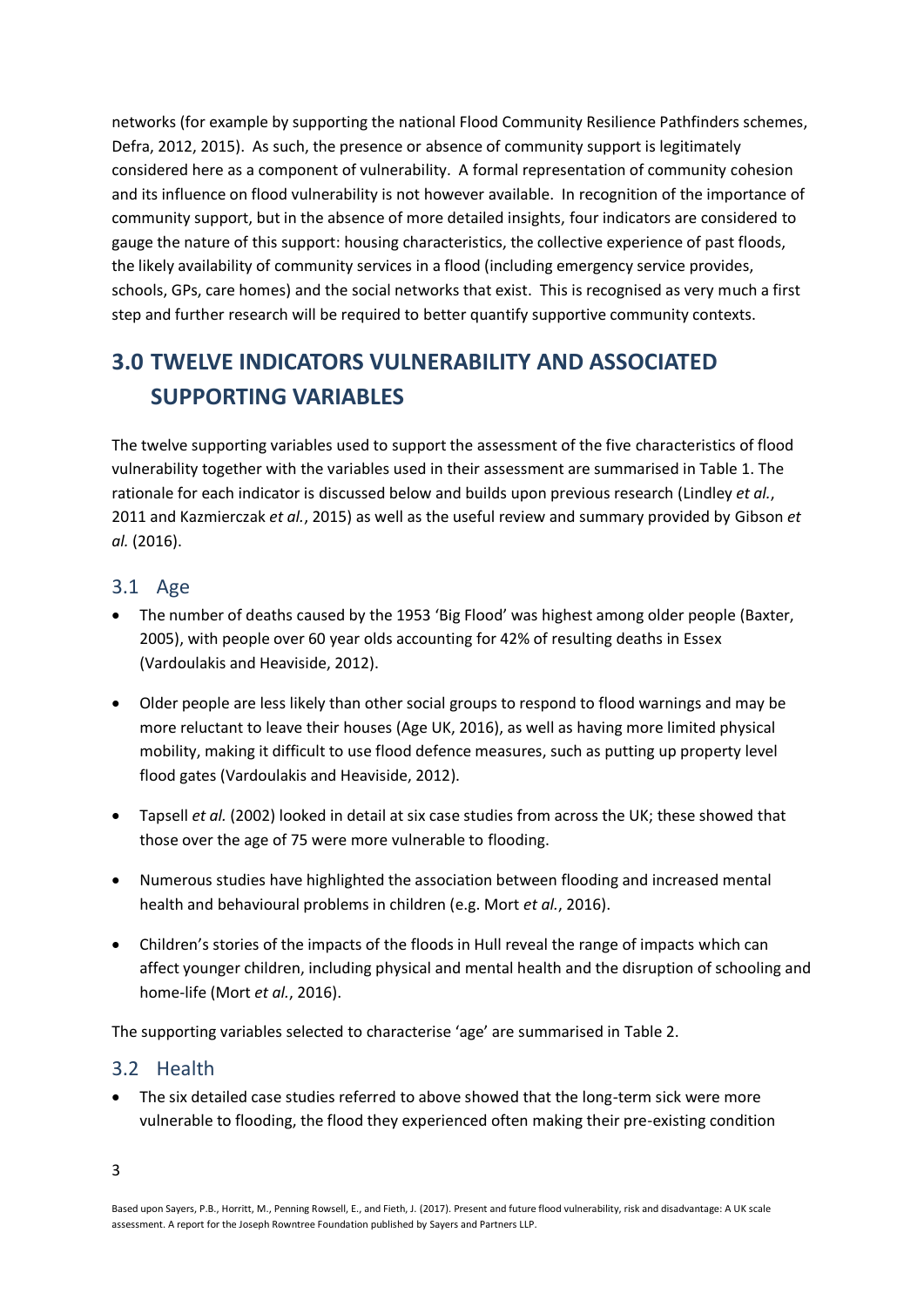worse either as a one-off 'hit', or accelerating its adverse trajectory (Tapsell *et al.*, 2002; Ebi *et al.*, 2006).

- Flooding may restrict an individual's access to medicine, e.g. due to loss or damage or it being left behind in the context of an emergency (Age UK, 2016).
- Flooding may prevent the use of complex home-based health care systems, for example home dialysis, due to direct flood damage or to loss of power (Klinger *et al.*, 2014).
- Being flooded is stressful and mental health impacts can be serious. Recorded psychological stresses caused by flooding in the UK and OECD (e.g. Tapsell *et al.*, 2002) include: post-traumatic stress disorder, depression, anxiety and domestic violence (Pendlebury and Bates, 2015). A delayed increase in suicide rates has been observed following natural disasters, although the evidence of this after flood events is very limited (Kolves *et al.*, 2013). Many of these psychological effects last much longer (2+ years) than any adverse physical health effects (Tapsell *et al.*, 2002). While post-event stress is likely to affect everyone, those with existing mental health conditions are likely to suffer the most (Sims *et al.*, 2008; Waite *et al.*, 2017).
- Telephone connectivity and transport routes are often disrupted during flood events making it difficult for carers to contact and reach their patients that are receiving care at home (Age UK, 2016). This was a problem in Lancashire during the flooding in 2015 caused by Storm Desmond.

The **s**upporting variables selected to characterise 'health' are summarised in Table 3

#### <span id="page-5-0"></span>3.3 Income

- The six detailed case studies referred to above showed that low income households were more vulnerable to flooding, especially those in Wales, Scotland and coastal England (Tapsell *et al.*, 2002). The main reason for this was the lack of savings that could be used immediately to spend on repairs and replacements that would kick-start a recovery process.
- Low income households are less likely to have the capacity to fully prepare for future floods (through insurance and property level measures). Housing tenure together with low income may restrict their ability to make modifications to the home they do not own (Fielding and Burningham, 2005).

**Note:** The impact of income on access to flood insurance and property level protection is considered through the differential take-up of these adaptation measures in more and less vulnerable neighborhoods (as discussed further in the [main report\)](http://www.sayersandpartners.co.uk/flood-disadvantage.html).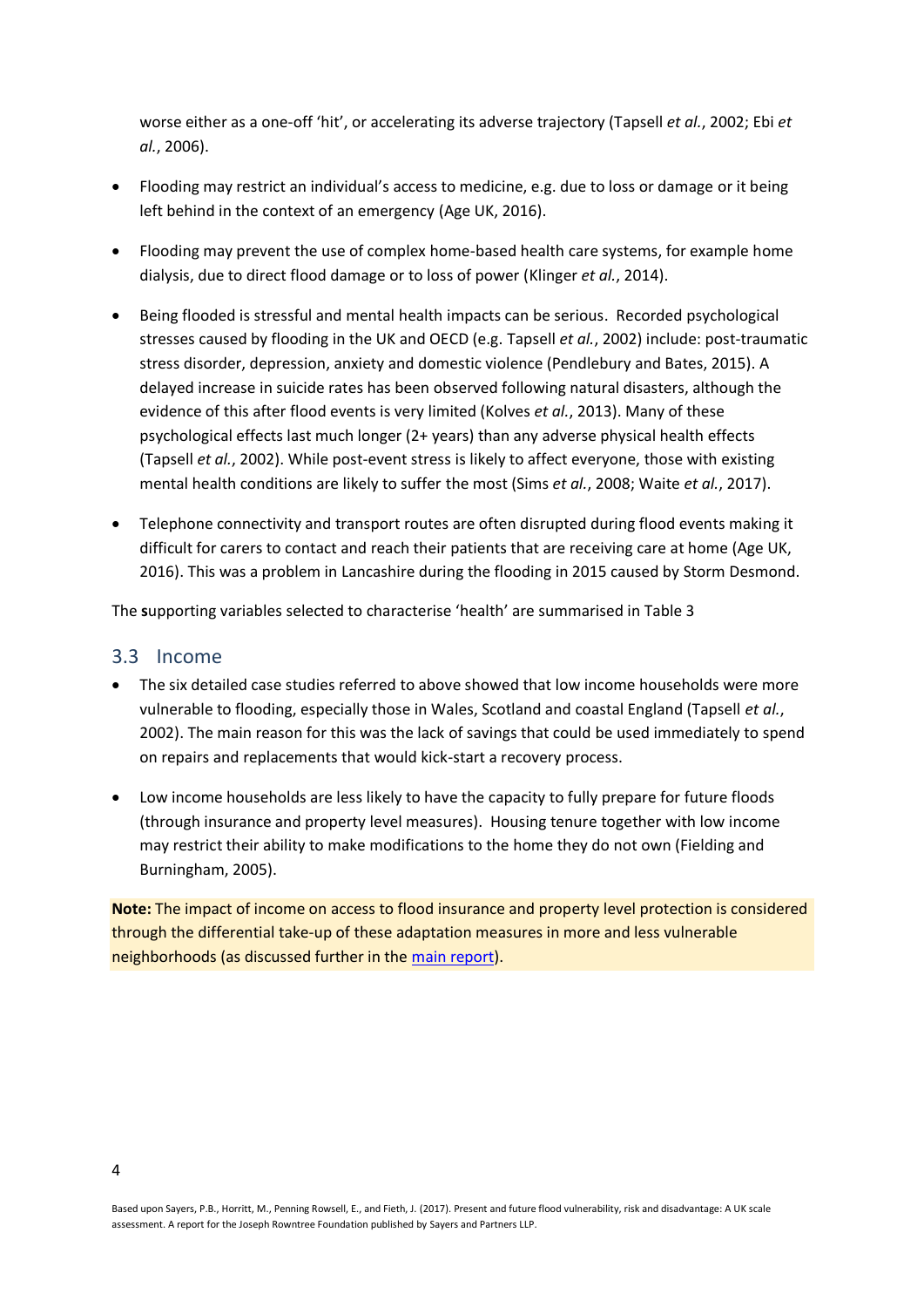• Disruption of transport systems by flood events is likely to particularly affect people who depend upon (rather than choose to use) public transport to get to their place of work or to access other services (for example, public transport is typically more used by low income households)<sup>1</sup>.

The supporting variables selected to characterise 'income' are summarised in Table 4.

## <span id="page-6-0"></span>3.4 Information use

Information is considered to influence vulnerability as follows ((Lindley *et al.*, 2011):

- Higher proportions of people recently arrived from outside the UK in an area indicate a higher vulnerability.
- People who cannot speak English are more likely to have difficulty obtaining and using information and guidance provided to the general public.

The supporting variables selected to characterise 'information use' are summarised in Table 5.

## <span id="page-6-1"></span>3.5 Local knowledge

- Communities where population turnover is high may be less aware of the likelihood of being affected by events like floods, how to respond and where to seek support (Penning-Rowsell *et al.*, 1986).
- Non-English speakers may also find it difficult to access flood warnings if they are not immediately available in languages other than English (Tapsell *et al.*, 2005). Currently Environment Agency flood warnings are only available in English, and so groups of residents with no or insufficient English language skills will find them more difficult to access (Shaw *et al.*, 2005). This is exacerbated as ethnic groups often live clustered together and so may all be at flood risk, and interaction with other residents outside of this group may be limited making it more difficult for flood warning messages to penetrate the group (Robertson, 2005, cited in Environment Agency, 2009).
- People who have recently moved into an area may lack awareness of local flood risk provided through family and community clues. Blaikie *et al.* (1994) states that lack of knowledge and information is one of the most important underlying reasons for vulnerability (Werritty *et al.*, 2007).

.

 $<sup>1</sup>$  As the example below from Australia illustrates: http://www.9news.com.au/wild-</sup> weather/2016/06/05/11/44/dangerous-weather-forces-closures-to-roads-and-public-transport-across-new-south-wales

Based upon Sayers, P.B., Horritt, M., Penning Rowsell, E., and Fieth, J. (2017). Present and future flood vulnerability, risk and disadvantage: A UK scale assessment. A report for the Joseph Rowntree Foundation published by Sayers and Partners LLP.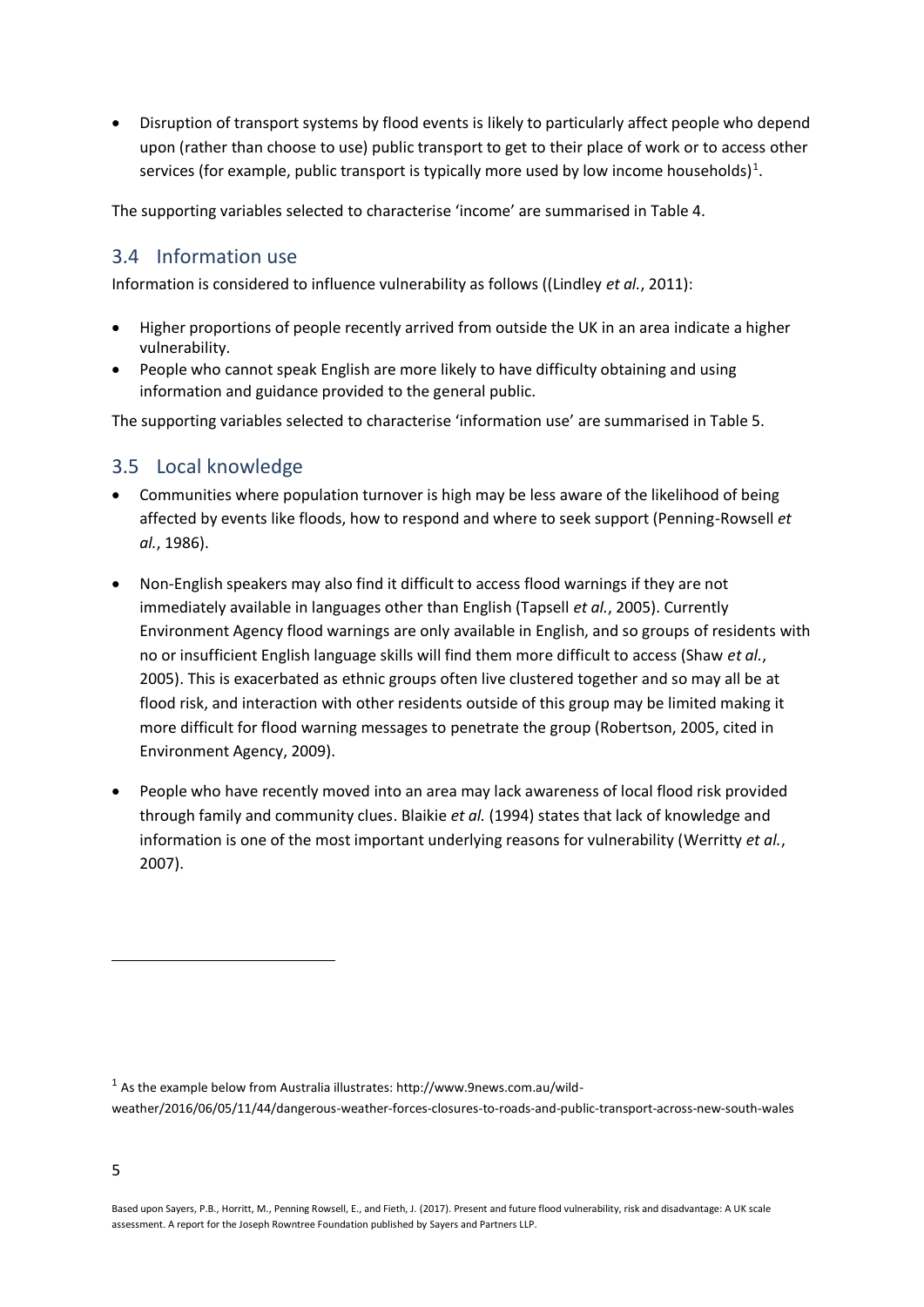• People living in rural areas tend to have more knowledge of local flood risk compared to urban areas, not least (but not exclusively) because they have longer residence times (Penning-Rowsell *et al.*, 1986).

The supporting variables selected to characterise 'local knowledge' are summarised in summarised in Table 6**.**

## <span id="page-7-0"></span>3.6 Property tenure

- Social housing tenants may encounter difficulties in preparing for and responding to flooding due to their living arrangements (Climate Just, 2014), and because they are likely to have a low income (see above). Additionally, their tenure status can affect the propensity to take damagereducing measures (e.g. Porter *et al.*, 2014; Homes, 2013).
- Tenants are often not allowed to make physical alterations to their properties, and leaseholders may be disinclined to as they may not feel the additional expense of making those changes is worthwhile given that they do not own the freehold. Landlords of social housing may be more inclined to make these alterations, but little quantified evidence exists.
- Where tenants are permitted to make physical alterations to their dwellings, there is little incentive to do so. This may be because:
	- I. Tenancies are often short, with limited security of tenure. The lack of ownership means tenants often have limited incentive to invest significantly in improving the property. Similarly, the average stay of tenants in a property is shorter than homeowners (The Poverty Site, 2014) so these residents are likely to be less aware of the flood risk in their neighbourhoods;
	- II. Tenants are generally less well-off than homeowners (The Poverty Site, 2014), and therefore cannot afford to install meaningful physical risk reducing measures.
	- III. Tenants are less likely than homeowners to speak English as their first language (for example, in Boston, Lincolnshire, there are more than 10,000 migrant workers the majority of whom live in rented accommodation), and so may not be easily able to access information on flood risk and preparedness.

The supporting variables selected to characterise 'property tenure'' are summarised in Table 7**.**

## <span id="page-7-1"></span>3.7 Physical mobility

- Limited physical mobility creates a number of practical challenges in preparing for, responding to and recovering from a flood. Someone with a disability will require a higher amount of resources and planning for them to reach the same level of wellbeing as someone without that disability and this should be reflected in disaster management and evacuation plans (Cabinet Office, 2013).
- People with reduced mobility may be more reliant on others to assist them for example during evacuation either from their own homes or from serviced accommodation such as care homes.
- 6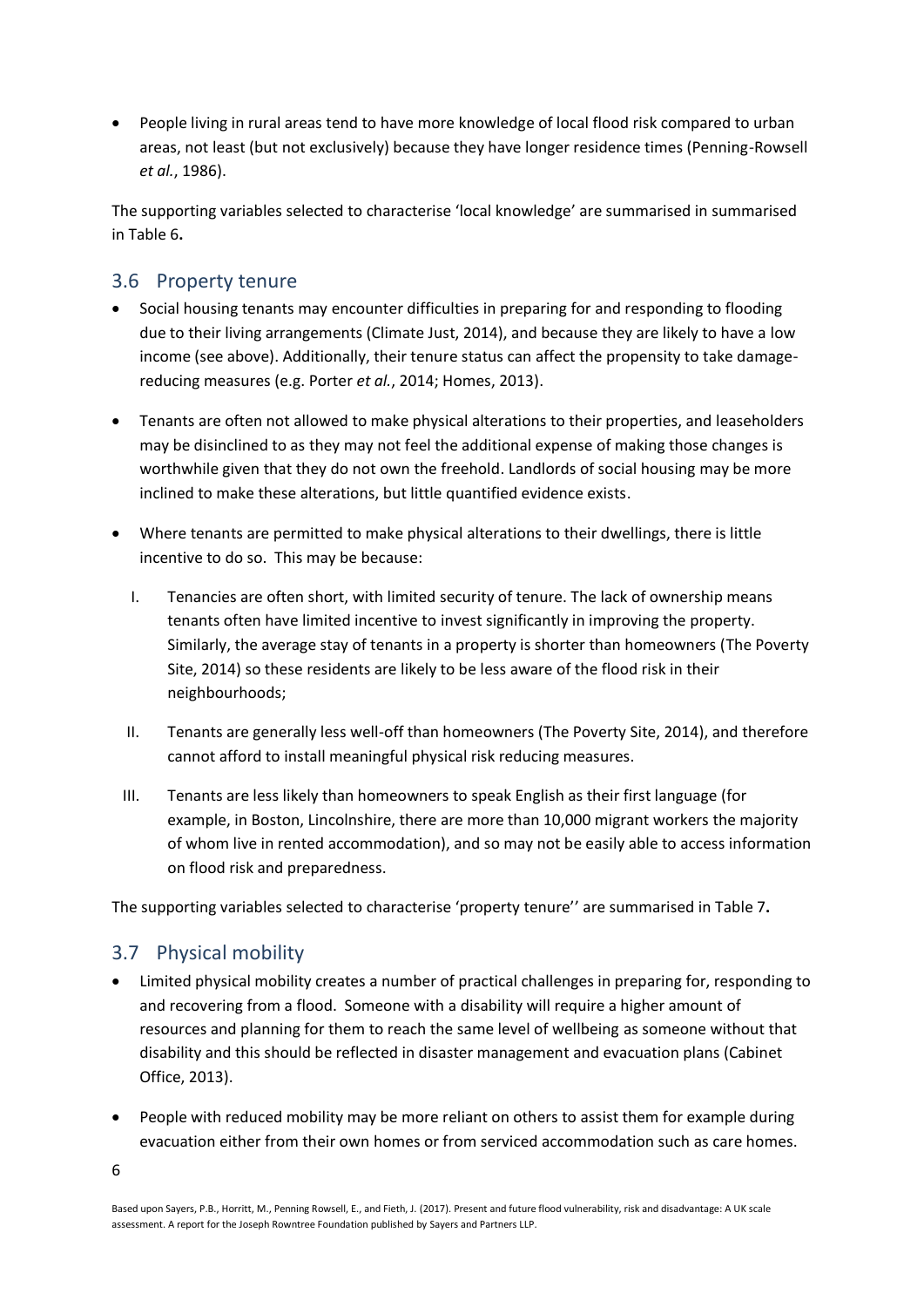Disruption caused by a flood may prevent carers reaching those they care for and may leave assistance tools such as electronic lifts unusable.

• Where individuals are normally able to help themselves, any loss of power or internal flooding may severely reduce their capacity to do so.

The supporting variables selected to characterise 'physical mobility' are summarised in Table 8**.**

## <span id="page-8-0"></span>3.8 Crime

- People living in areas with higher crime rates may be more wary of taking preventative measures against flooding in case they are 'scams', and so may be more socially vulnerable than communities with lower crime rates.
- Where crime rates are high, residents may hesitate to evacuate properties during floods for fear of looting. For example, during the 2014 floods on the Somerset Levels, it was reported that empty houses were being targeted by thieves taking domestic heating oil (The Independent, 2014).
- Where dwelling-related crime levels are highest, residents are more likely to have extra security mechanisms on their houses such as multiple locks on doors and windows; this can cause delays in evacuation and rescue attempts.

The supporting variables selected to characterise 'crime' are summarised in Table 9**.**

## <span id="page-8-1"></span>3.9 Housing characteristics

- Poor quality housing and mobile homes provided more limited protection against flood waters than structurally competent buildings. Flood waters can devastate such homes, and even place life at risk. Response to flood warnings is also likely to be lower in these properties as residents are less likely to be able to move their possessions to a place of safety (Thrush *et al.*, 2005).
- Caravans are considered in project appraisals as moveable in times of flood and therefore do not benefit from having any damage avoided as counted against the costs of flood defences (Penning-Rowsell *et al.*, 2013). Hence within the standard assessment of damages caravans rarely feature. Residents of caravans are also more likely to have a limited knowledge of the local area (McEwen *et al.*, 2002) (see above, local knowledge).

The supporting variables selected to characterise 'housing characteristics' are s summarised in Table 10**.**

#### <span id="page-8-2"></span>3.10 Direct flood experience

• A large body of research from Kates (1962) onwards, shows that those with experience of flooding are less vulnerable in subsequent events as they have more knowledge as to what to do and how to respond. For example, Fielding *et al.* (2007) found that there was a higher level of understanding of what the EA flood warning codes meant in households that had previously flooded.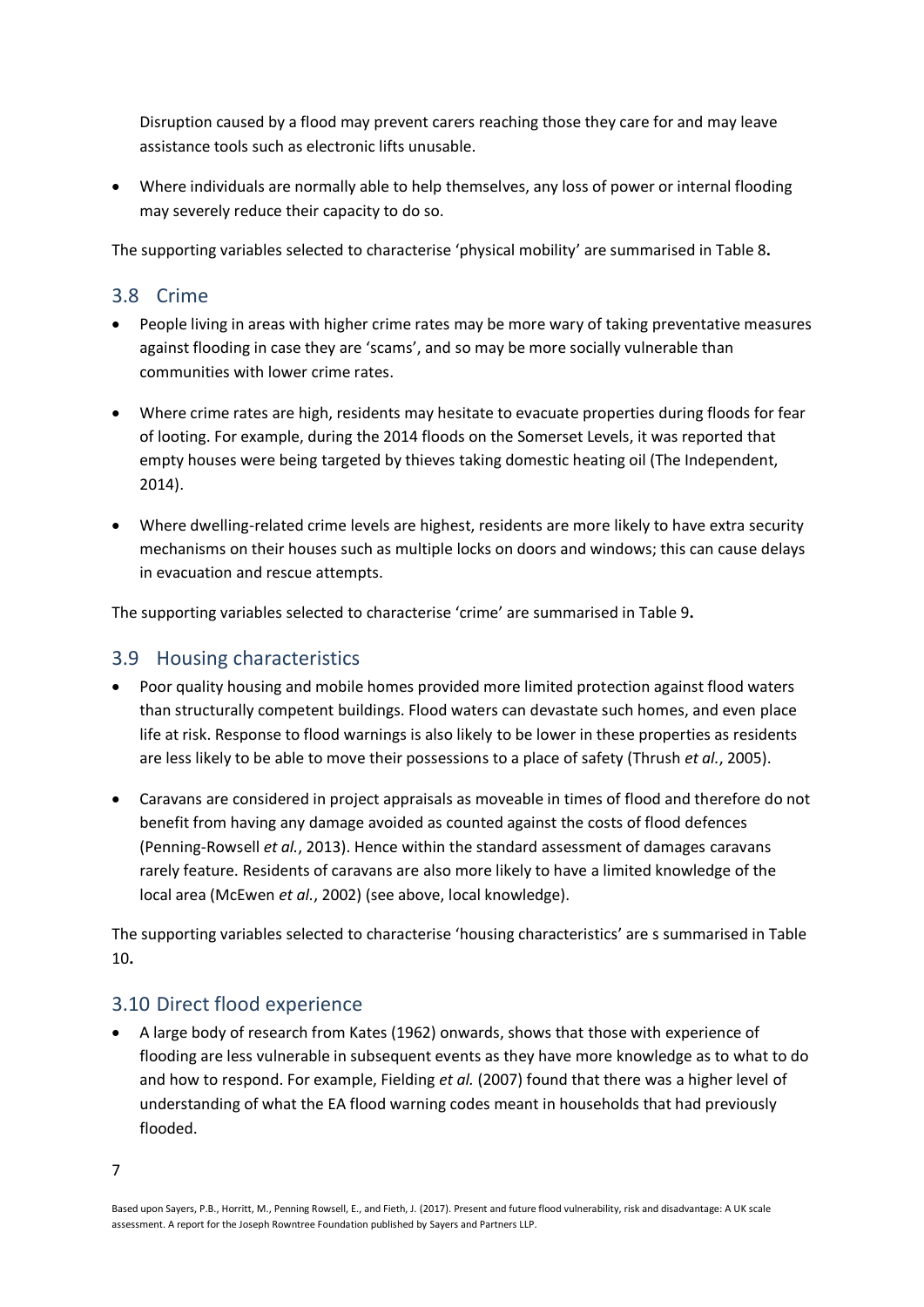- Flood experience has often been shown to be a key factor in level of willingness to take preventative action against future floods, and also respond seriously to warnings (Tapsell *et al.*, 2005; McCarthy *et al.*, 2006; Tunstall *et al.*, 2006).
- This is characterised by the "prisoner of experience" phenomenon (e.g. Shaw *et al.*, 2005), whereby those without experience are less able to cope, and until people (unfortunately) have direct experience of flooding they are more vulnerable (although it may require homes to flooded several times before people are willing to act).

The supporting variables selected to characterise 'direct flood experience' are summarised in Table 11**.**

## <span id="page-9-0"></span>3.11 Social networks

- Connections have been made between a lack of social or community networks and levels of social deprivation in an area (Whittle *et al.*, 2010; Patrick *et al.*, 2013; Preston *et al.*, 2014). This is also linked to areas with highly transient populations, with residents less likely to have access to family or friends nearby (Zsamboky *et al.*, 2011). Individuals that are more likely to feel socially isolated include single parents, lone pensioners and new arrivals to an area.
- People with weaker social networks;
	- o Struggle to maintain continuity of treatment in relation to physical or mental health treatments (WHO, 2013). Where social networks are relatively good there is evidence of a better response to emergency situations and quicker recovery (Preston *et al.*, 2014).
	- o Face practical difficulties in responding to a flood where children are dependent on them as there is less direct within-the-family support (Tapsell *et al.*, 2002).
	- o Adults who live alone (including those with dependent children) are more likely to struggle to take action when receiving a flood warning, for example it may be physically impossible to move furniture or other items, and they will also feel more uncertain and anxious with no-one to confide in (Thrush *et al.*, 2005).
	- o Face difficulties in accessing short-term alternative accommodation from family and friends, and so are more likely to need to use public shelters in the event of an evacuation (Scawthorn *et al.*, 2006), but also may be less likely to know about the existence and location of such services.
	- o Informal networks are much reduced or even absent during a flood (Tapsell *et al.*, 2002; Penning-Rowsell and Tapsell, 2002)

As noted by Kazmierczak et al, 2015, people with children at school age however have, in general, better local social networks (Corcoran et al., 2010) and in many cases locally-focused charities reduce the social isolation of individuals (Leisure Futures, 2011).

The supporting variables selected to characterise 'social networks' are summarised in Table 12**.**

8

Based upon Sayers, P.B., Horritt, M., Penning Rowsell, E., and Fieth, J. (2017). Present and future flood vulnerability, risk and disadvantage: A UK scale assessment. A report for the Joseph Rowntree Foundation published by Sayers and Partners LLP.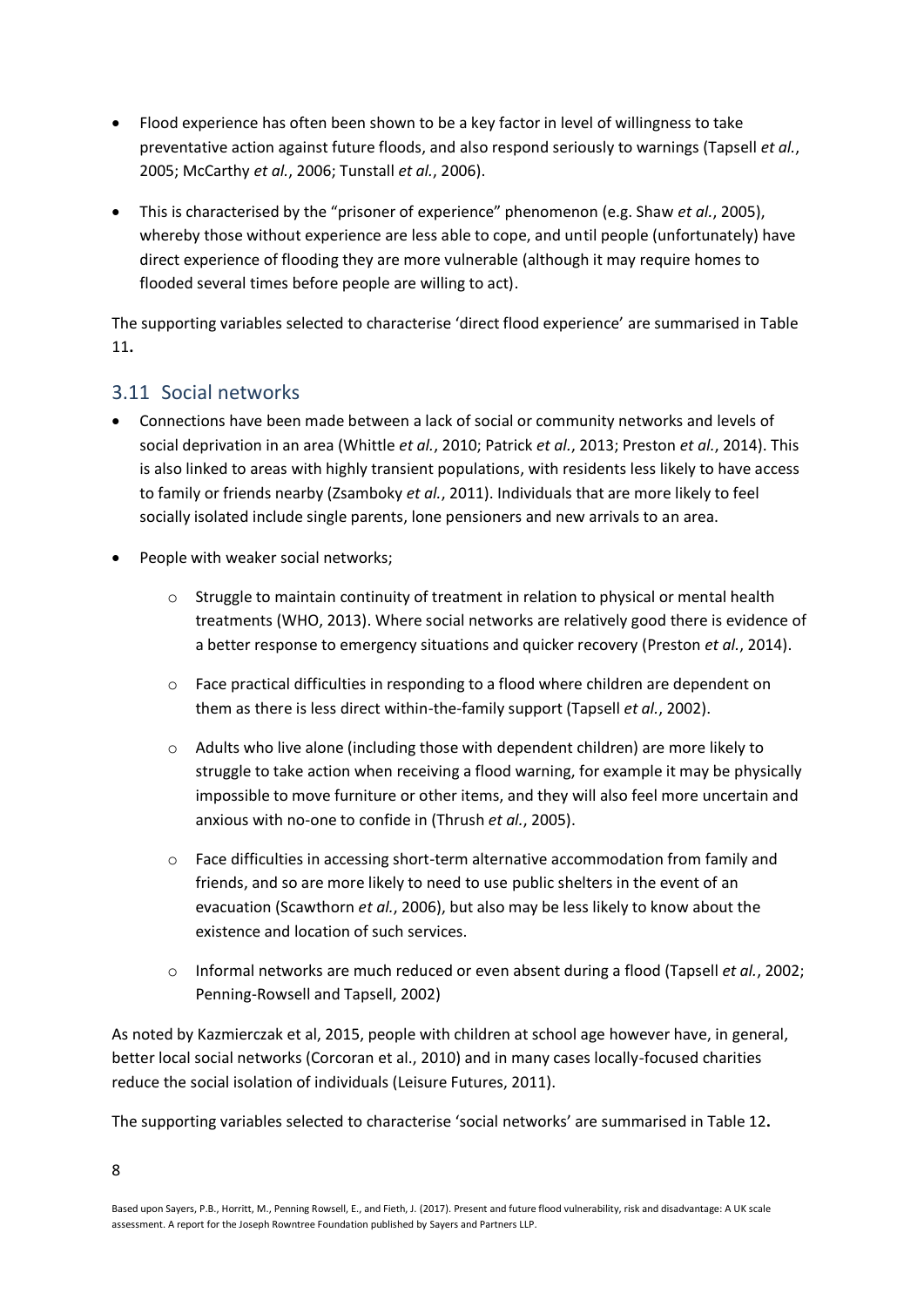## <span id="page-10-0"></span>3.12 Service availability

- Various studies highlight the link between the degree of support provided by institutional (such as the police, the fire brigade, ambulances and local authority social care) and community support networks and the vulnerability of the individuals in those communities (Penning-Rowsell *et al.*, 2013). Research by the National Flood Forum confirms this to be the case and shows that higher levels of post-flood institutional support (in this case from a charity) accelerates the pace of recovery<sup>2</sup>.
- Emergency services will aim to target the most vulnerable households in assistance efforts but the ability to do this effectively relies on the flood resilience of these services themselves. During the 2010 flood in Cockermouth, Cumbria, the police station itself was flooded which hampered the coordination of the relief effort and therefore increasingly the vulnerability of the population to the flood (BBC, 2010).
- If a school floods, children are often temporarily transferred to other schools which may be some distance away while the original school is restored. This adds to family disruption and dislocation, increasing their vulnerability<sup>3</sup>.
- The location of services that should remain accessible throughout a flood event, such as GP surgeries, is very important, especially as they can be essential in relief plans (Kazmierczak and Kenny, 2011).
- If care or nursing homes are flooded, highly vulnerable residents must be evacuated and suitable placements for them have to be found. If a care home or hospital is in a flood prone area, it is also likely that many of its employees will also live in the flood risk area, or will have to travel through a flooded area. Additionally, care homes will also often take in vulnerable residents who have been evacuated from their own homes. This system is severely hampered if the care home itself is flooded (Donovan, 2014).

The supporting variables selected to characterise 'service availability' are summarised in Table 13.

1

<sup>2</sup> <http://www.nationalfloodforum.org.uk/flood-recovery-and-empowering-grassroots-communities/> Accessed Oct 2016

<sup>3</sup> <http://www.nationalfloodforum.org.uk/flood-recovery-and-empowering-grassroots-communities/> Accessed Oct 2016

Based upon Sayers, P.B., Horritt, M., Penning Rowsell, E., and Fieth, J. (2017). Present and future flood vulnerability, risk and disadvantage: A UK scale assessment. A report for the Joseph Rowntree Foundation published by Sayers and Partners LLP.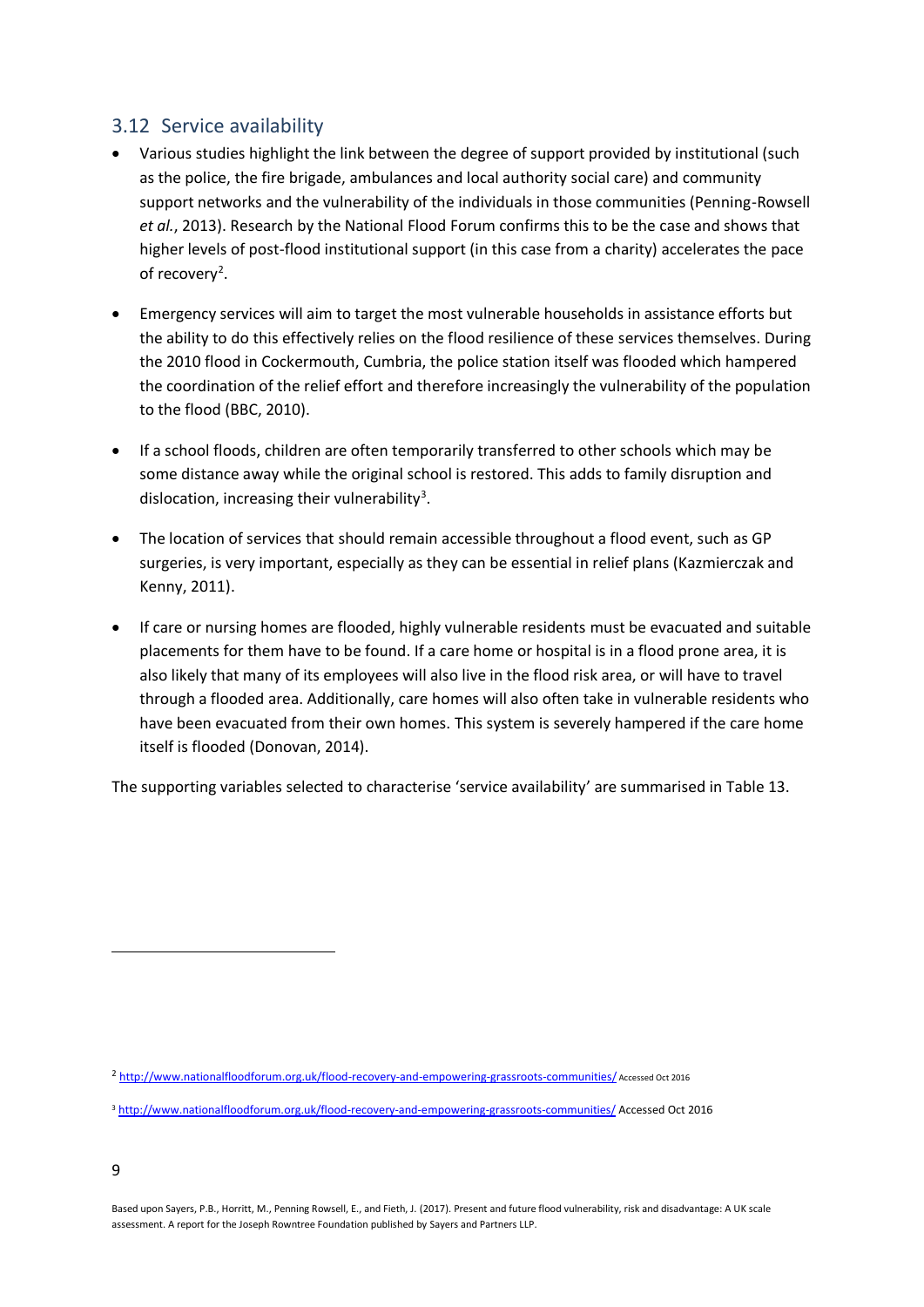**Table 2 Age: Supporting variables, data sources and spatial resolution**

| ID | <b>Indicator description</b>               | Source and<br>provider | <b>Date</b> | Indicator processing details                                                                                        | <b>Spatial Unit</b> |              |      |            |
|----|--------------------------------------------|------------------------|-------------|---------------------------------------------------------------------------------------------------------------------|---------------------|--------------|------|------------|
|    |                                            |                        |             |                                                                                                                     | <b>Eng</b>          | <b>Wales</b> | Scot | <b>NI</b>  |
| a1 | Young children (% people under<br>5 years) | Census, ONS            | 2011        | Census table 102. Number of people aged 0-<br>4 years was divided by the population and<br>multiplied by 100.       | <b>LSOA</b>         | <b>LSOA</b>  | DZ   | <b>SOA</b> |
| a2 | Older people (% people over 75<br>years)   | Census, ONS            | 2011        | Census table 102. Number of people aged 75<br>years or more was divided by the population<br>and multiplied by 100. | <b>LSOA</b>         | <b>LSOA</b>  | DZ   | <b>SOA</b> |

**Table 3 Health: Supporting variables, data sources and spatial resolution**

| ID | <b>Indicator description</b>                                                                  | Source and<br>provider | <b>Date</b> | Indicator processing details                                                                                                                                                                                           | <b>Spatial Unit</b> |              |                |            |
|----|-----------------------------------------------------------------------------------------------|------------------------|-------------|------------------------------------------------------------------------------------------------------------------------------------------------------------------------------------------------------------------------|---------------------|--------------|----------------|------------|
|    |                                                                                               |                        |             |                                                                                                                                                                                                                        | <b>Eng</b>          | <b>Wales</b> | Scot           | <b>NI</b>  |
| h1 | Disability / people in ill- health<br>(% people whose day- to-day)<br>activities are limited) | Census, ONS            | 2011        | Census table KS301. Number of people<br>whose day to day activities are limited a lot<br>+ number of people whose day to day<br>activities limited a little, divided by the total<br>population and multiplied by 100. | <b>LSOA</b>         | <b>LSOA</b>  | D <sub>7</sub> | <b>SOA</b> |
| h2 | % households with at least<br>one person with long term<br>limiting illness                   | Census, ONS            | 2011        | Census table KS106. Number of households<br>with one or more persons with a long-term<br>health problem or disability divided by the<br>total number of households and multiplied<br>by 100.                           | <b>LSOA</b>         | <b>LSOA</b>  | D <sub>7</sub> | <b>SOA</b> |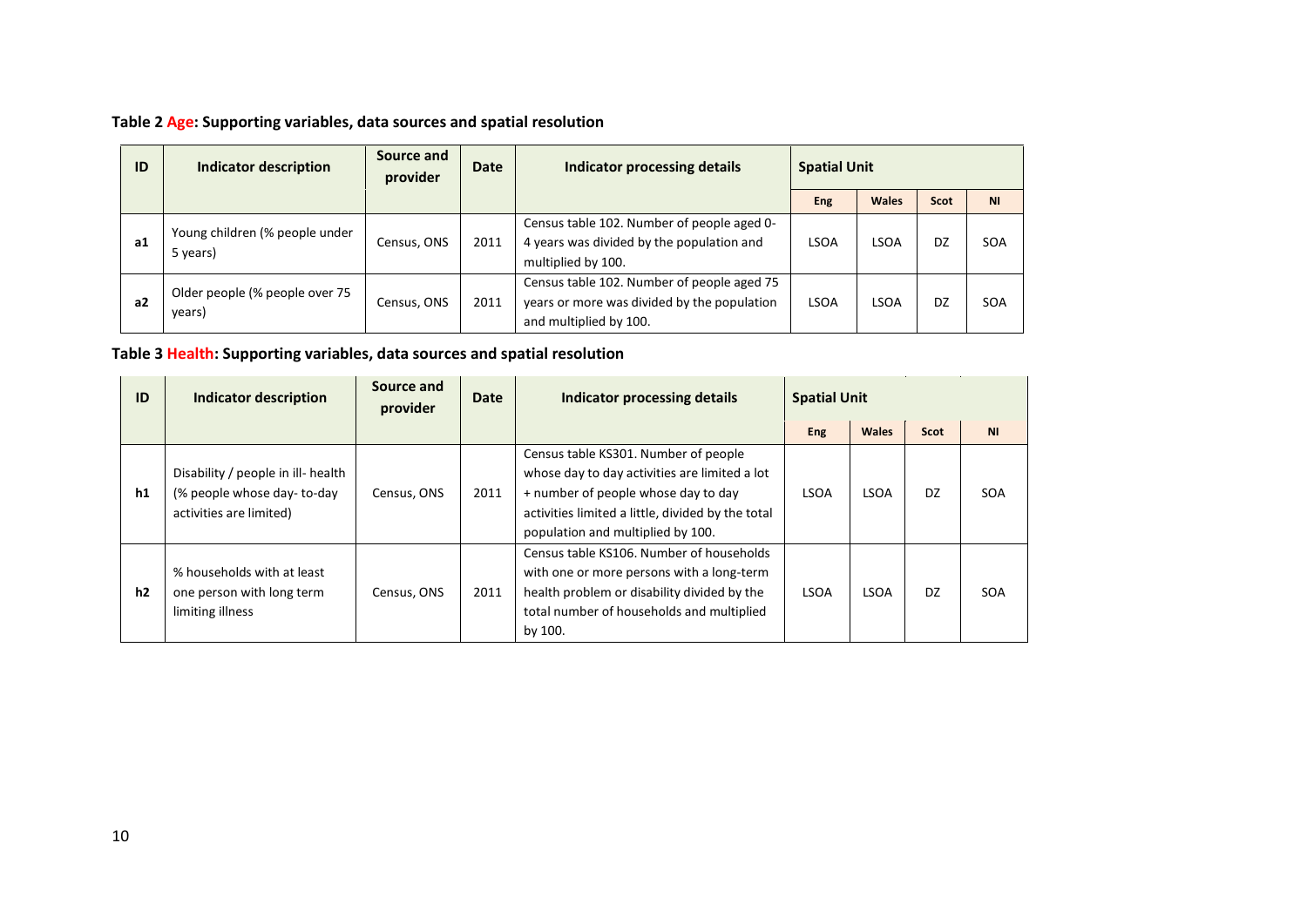| ID          | <b>Indicator description</b>                                             | <b>Source and</b><br>provider                                                                       | <b>Date</b> | Indicator processing details                                                                                                                                                                                                              |             | <b>Spatial Unit</b> |           |           |
|-------------|--------------------------------------------------------------------------|-----------------------------------------------------------------------------------------------------|-------------|-------------------------------------------------------------------------------------------------------------------------------------------------------------------------------------------------------------------------------------------|-------------|---------------------|-----------|-----------|
|             |                                                                          |                                                                                                     |             |                                                                                                                                                                                                                                           | <b>Eng</b>  | <b>Wales</b>        | Scot      | <b>NI</b> |
| $\mathbf i$ | Unemployed (% unemployed)                                                | Census, ONS                                                                                         | 2011        | KS501, % Unemployed in population<br>aged 16 -74                                                                                                                                                                                          | <b>LSOA</b> | <b>LSOA</b>         | <b>DZ</b> | SOA       |
| i2          | Long-term unemployed (%<br>who are LTU or who have<br>never worked)      | Census, ONS                                                                                         | 2011        | Census table KS611. Number of people<br>aged 16-74 'never worked and long-<br>term unemployed' divided by the total<br>number of people aged 16-74 and<br>multiplied by 100.                                                              | <b>LSOA</b> | <b>LSOA</b>         | <b>DZ</b> | SOA       |
| i3          | Low income occupations (%<br>in routine or semi- routine<br>occupations) | Census, ONS                                                                                         | 2011        | Census table KS611. Number of people<br>aged 16-74 in routine occupations +<br>number of people in semi- routine<br>occupations divided by all people aged<br>16 to 74 and multiplied by 100                                              | <b>LSOA</b> | <b>LSOA</b>         | DZ.       | SOA       |
| i4          | Households with dependent<br>children and no adults in<br>employment (%) | Census, ONS                                                                                         | 2011        | Census table KS106. Number of<br>households 'No adults in employment<br>in household: With dependent children'<br>divided by the total number of<br>households and multiplied by 100.                                                     | <b>LSOA</b> | <b>LSOA</b>         | DZ.       | SOA       |
| i5          | People income deprived (%)                                               | ONS, National<br>Records of<br>Scotland,<br>Northern<br>Ireland<br>Department<br>for<br>Communities | 2010        | England: IMD; Average Weekly<br>Household Net Income Estimate<br>(equivalised after housing costs);<br>Scotland: SIMD Income index, i.e.<br>"percentage of people income<br>deprived"; Wales: As England;<br>Northern Ireland: NIIMD 2010 | <b>LSOA</b> | <b>LSOA</b>         | DZ        | SOA       |

#### **Table 4 Income: Supporting variables, data sources and spatial resolution**

11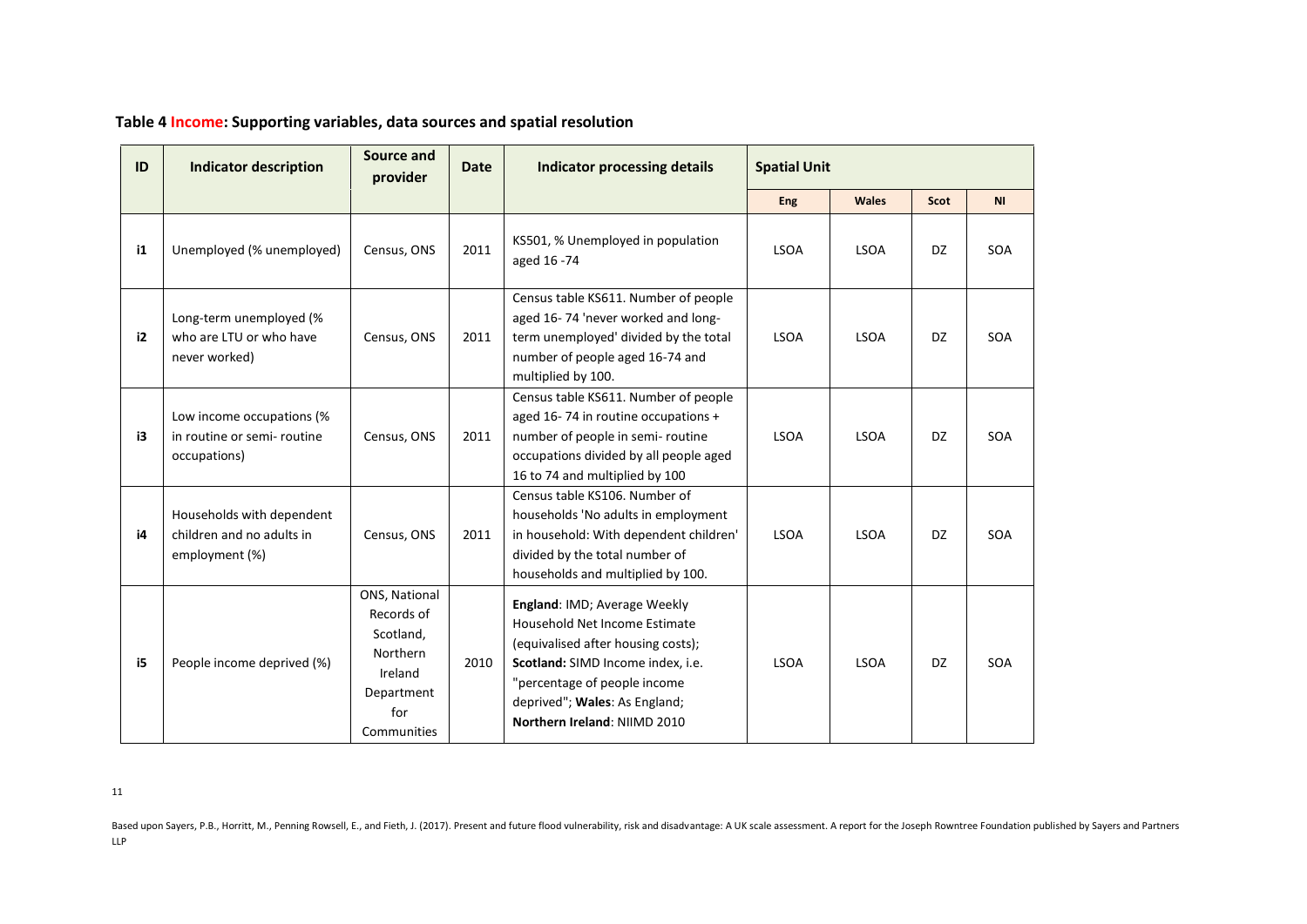#### **Table A.15 Information use: Supporting variables, data sources and spatial resolution**

| ID | Indicator description                                                              | Source and<br>provider | <b>Date</b> | Indicator processing details                                                                                                                                                | <b>Spatial Unit</b> |              |      |                |
|----|------------------------------------------------------------------------------------|------------------------|-------------|-----------------------------------------------------------------------------------------------------------------------------------------------------------------------------|---------------------|--------------|------|----------------|
|    |                                                                                    |                        |             |                                                                                                                                                                             | <b>Eng</b>          | <b>Wales</b> | Scot | N <sub>l</sub> |
| f1 | Recent arrivals to UK (% people<br>with <1 yr residency coming from<br>outside UK) | Census, ONS            | 2011        | Census table QS801. Number of people within<br>year of arrival 'Arrived 2010-2011' divided by<br>the total number of people and multiplied by<br>100.                       | <b>LSOA</b>         | LSOA         | DZ   | SOA            |
| f2 | Level of proficiency in English                                                    | Census, ONS            | 2011        | Census table QS205. Number of people 'Does<br>not speak English at all' + 'Does not speak<br>English well', divided by the total number of<br>people and multiplied by 100. | <b>LSOA</b>         | <b>LSOA</b>  | DZ   | <b>SOA</b>     |

#### **Table 6 Local knowledge: Supporting variables, data sources and spatial resolution**

| ID | Indicator description                       | <b>Source</b> | Date | Indicator processing details                                                                                                                                                                                                                                                                                                               |                   | <b>Spatial Unit</b> |      |                |
|----|---------------------------------------------|---------------|------|--------------------------------------------------------------------------------------------------------------------------------------------------------------------------------------------------------------------------------------------------------------------------------------------------------------------------------------------|-------------------|---------------------|------|----------------|
|    |                                             |               |      |                                                                                                                                                                                                                                                                                                                                            | <b>Eng</b>        | <b>Wales</b>        | Scot | N <sub>1</sub> |
| k1 | New migrants from outside the local<br>area | Census, ONS   | 2011 | Census table UKMIG001. Number of people who 'Lived<br>elsewhere one year ago outside the area but within<br>'associated area" + 'Lived elsewhere one year ago<br>outside the 'associated area' but within the UK' (where<br>associated area is the next level up in the census<br>geography hierarchy, i.e. local authority in this case), | MSOA <sup>4</sup> | MSOA                | DZ   | <b>SOA</b>     |

<sup>4</sup> MSOA level results are sampled to neighbourhood by picking the value from the MSOA that the neighbourhood lies in. A neighbourhood lies entirely within 1 MSOA and do not t cross MSOA boundaries.

12

 $\overline{a}$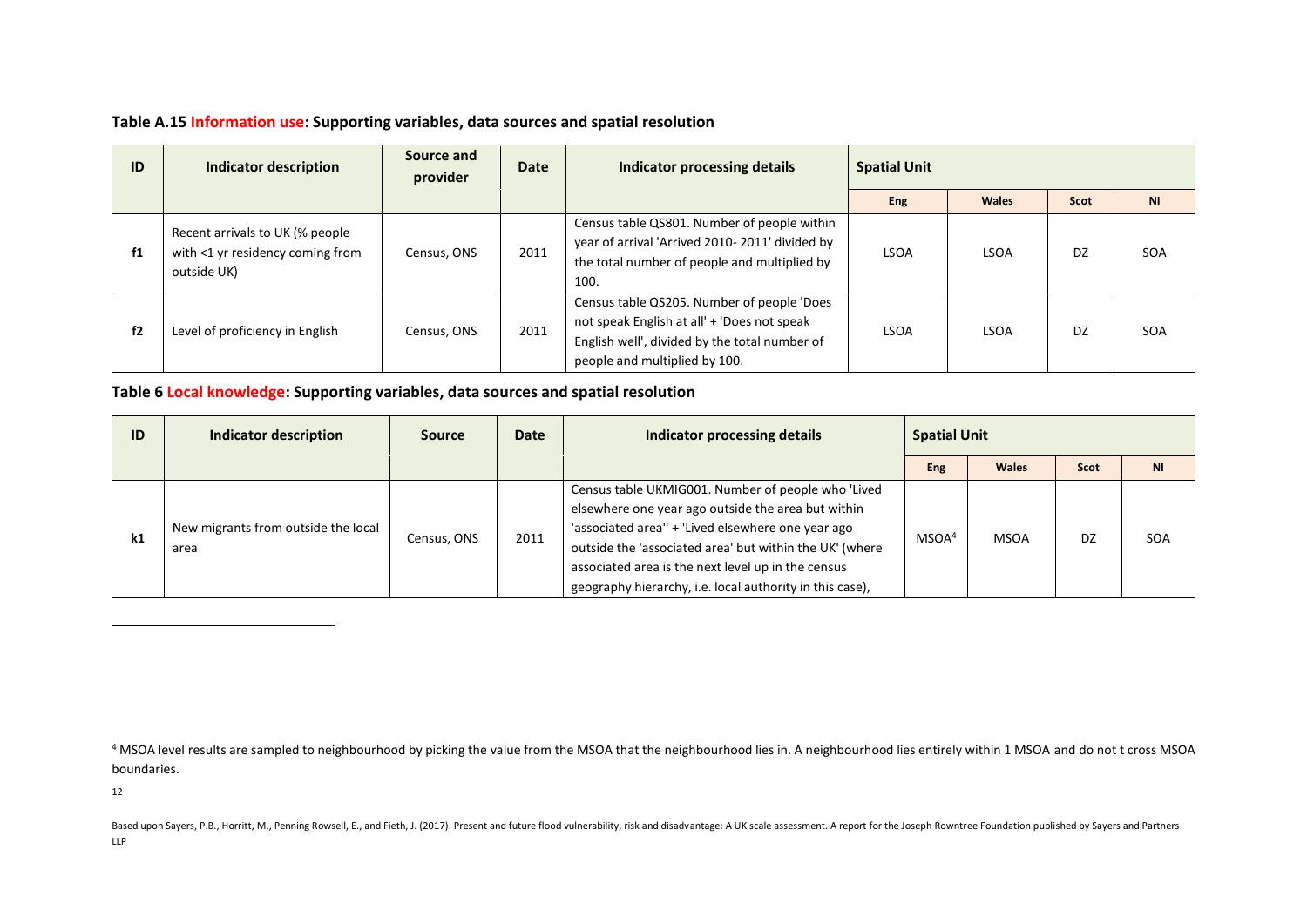|  |  | divided by the total number of residents and multiplied<br>by 100. |  |  |
|--|--|--------------------------------------------------------------------|--|--|
|  |  |                                                                    |  |  |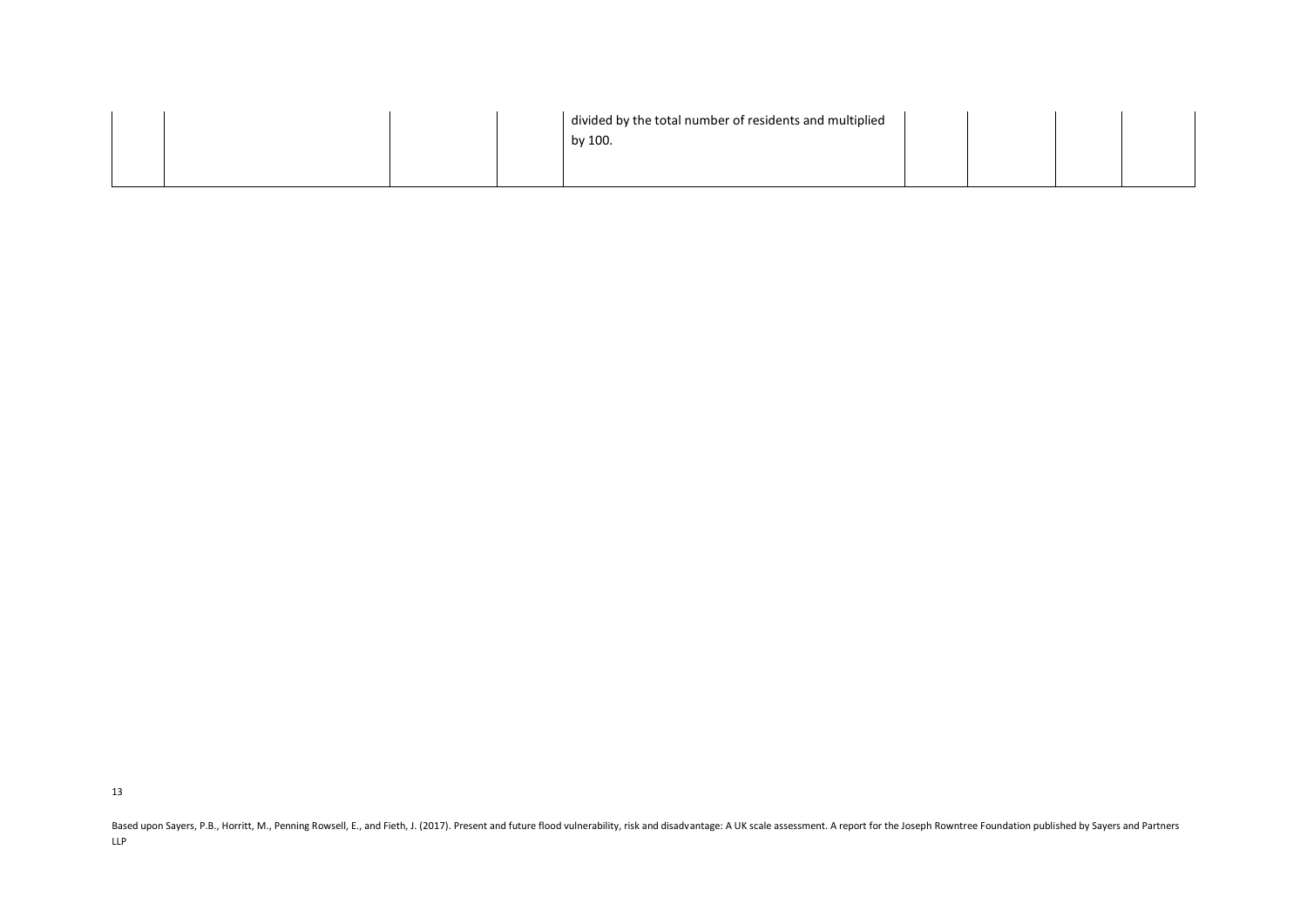|  | Table 7 Tenure: Supporting variables, data sources and spatial resolution |  |  |
|--|---------------------------------------------------------------------------|--|--|
|--|---------------------------------------------------------------------------|--|--|

| ID | Indicator description                                                        | Source and<br>provider | <b>Date</b> | Indicator processing details                                                                                                                                                            | <b>Spatial Unit</b> |              |           |                |
|----|------------------------------------------------------------------------------|------------------------|-------------|-----------------------------------------------------------------------------------------------------------------------------------------------------------------------------------------|---------------------|--------------|-----------|----------------|
|    |                                                                              |                        |             |                                                                                                                                                                                         | <b>Eng</b>          | <b>Wales</b> | Scot      | N <sub>l</sub> |
| f1 | Private renters (% Households)                                               | Census, ONS            | 2011        | Census table KS402. Number of households<br>'Rented: Private Landlord or Letting Agency' +<br>'Rented: Other', divided by the total number<br>of households and multiplied by 100.      | <b>LSOA</b>         | <b>LSOA</b>  | <b>DZ</b> | SOA            |
| f2 | Social renters (% Households<br>renting from Social or Council<br>landlords) | Census, ONS            | 2011        | Census table KS402. Number of households<br>'Rented: Council (Local authority)' + 'Rented:<br>Other social rented', divided by the total<br>number of households and multiplied by 100. | LSOA                | <b>LSOA</b>  | DZ.       | SOA            |

#### **Table 8 Physical mobility: Supporting variables, data sources and spatial resolution**

| ID             | Indicator description                                           | Source and<br>provider | <b>Date</b> | Indicator processing details                                                                                                                                                      | <b>Spatial Unit</b> |              |      |                |
|----------------|-----------------------------------------------------------------|------------------------|-------------|-----------------------------------------------------------------------------------------------------------------------------------------------------------------------------------|---------------------|--------------|------|----------------|
|                |                                                                 |                        |             |                                                                                                                                                                                   | <b>Eng</b>          | <b>Wales</b> | Scot | N <sub>1</sub> |
| m1             | High levels of disability (% of<br>population who are disabled) | Census, ONS            | 2011        | % with 'activities limited a lot'                                                                                                                                                 | <b>LSOA</b>         | <b>LSOA</b>  | DZ   | SOA            |
| m <sub>2</sub> | % people living in medical and<br>care establishments           | Census, ONS            | 2011        | Census table QS421SC. Number of people in<br>'Medical and care establishments' divided by<br>the total population and multiplied by 100.                                          | <b>LSOA</b>         | <b>LSOA</b>  | DZ   | SOA            |
| m3             | Lack of private transport (%<br>households with no car or van)  | Census, ONS            | 2011        | Census table KS404SC. Number of households<br>where 'Number of cars or vans in household: No<br>cars or vans' divided by the total number of<br>households and multiplied by 100. | <b>LSOA</b>         | <b>LSOA</b>  | DZ   | SOA            |

14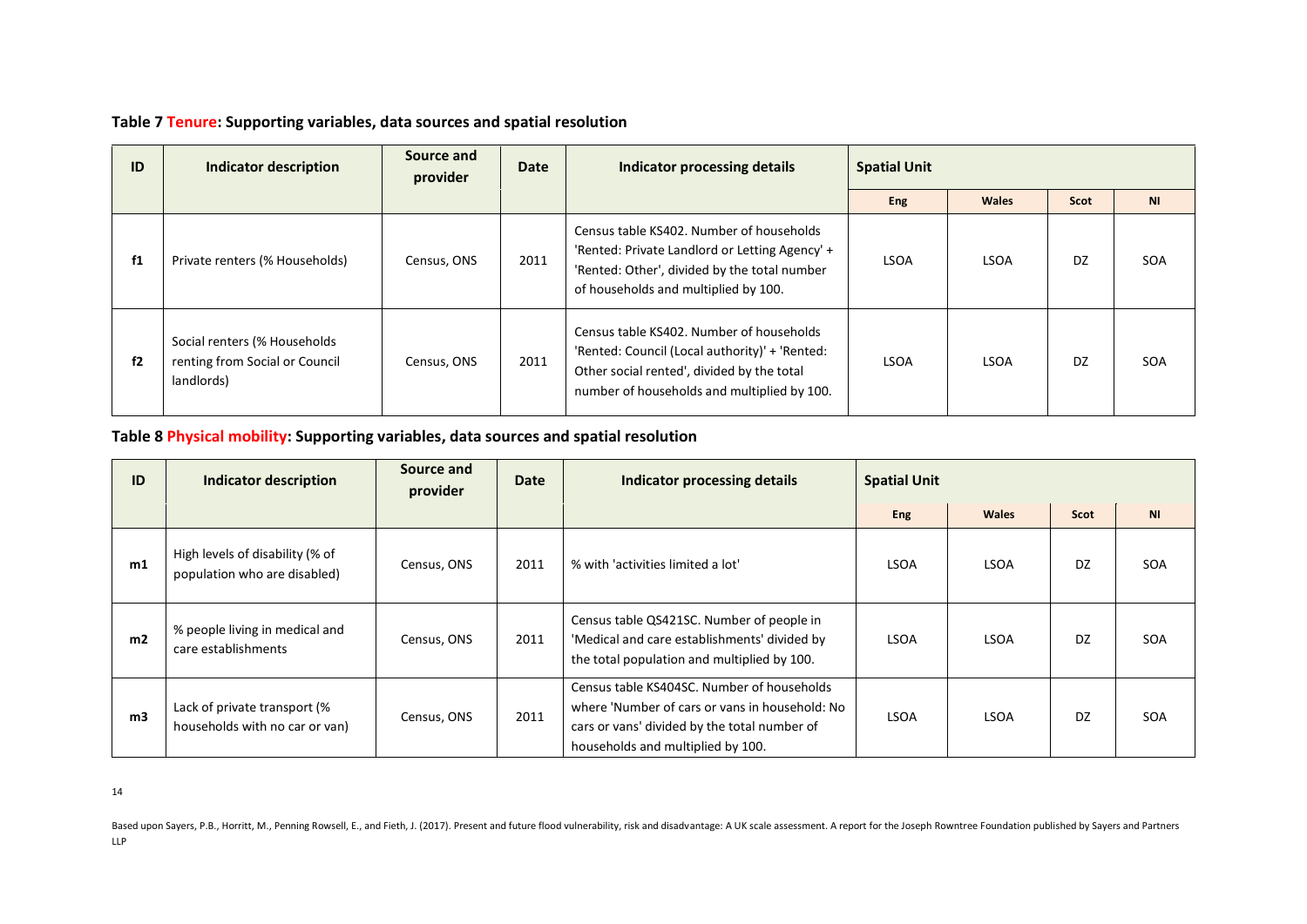#### **Table 9 Crime: Supporting variables, data sources and spatial resolution**

| ID | Indicator description | Source and<br>provider                                                                                                                         | <b>Date</b>        | Indicator processing details                                                                                                                                                                    | <b>Spatial Unit</b> |              |           |                |
|----|-----------------------|------------------------------------------------------------------------------------------------------------------------------------------------|--------------------|-------------------------------------------------------------------------------------------------------------------------------------------------------------------------------------------------|---------------------|--------------|-----------|----------------|
|    |                       |                                                                                                                                                |                    |                                                                                                                                                                                                 | <b>Eng</b>          | <b>Wales</b> | Scot      | N <sub>l</sub> |
| c1 | High levels of crime  | Department of<br>Communities and<br>Local Government,<br>Statistics for Wales,<br>Scottish Government,<br>NI Statistics and<br>Research Agency | See next<br>column | England: Indices of Deprivation 2015: Crime Domain:<br>Crime Score (all crime); Scotland: SIMD Crime Score,<br>2012 Wales: SIMD Crime score, 2014; Northern<br>Ireland: NIIMD Crime Score, 2010 | <b>LSOA</b>         | LSOA         | <b>DZ</b> | <b>SOA</b>     |

#### **Table 10 Housing characteristics: Supporting variables, data sources and spatial resolution**

| ID | Indicator description                                                     | Source and<br>provider | <b>Date</b> | Indicator processing details                                                                                                                                         | <b>Spatial Unit</b> |       |      |                |
|----|---------------------------------------------------------------------------|------------------------|-------------|----------------------------------------------------------------------------------------------------------------------------------------------------------------------|---------------------|-------|------|----------------|
|    |                                                                           |                        |             |                                                                                                                                                                      | Eng                 | Wales | Scot | N <sub>l</sub> |
| I1 | % caravan or other mobile or<br>temporary structures in all<br>households | Census, ONS            | 2011        | Census table KS401. 'All household spaces:<br>Caravan or other mobile or temporary structure'<br>divided by the total number of households and<br>multiplied by 100. | <b>LSOA</b>         | LSOA  | DZ   | SOA            |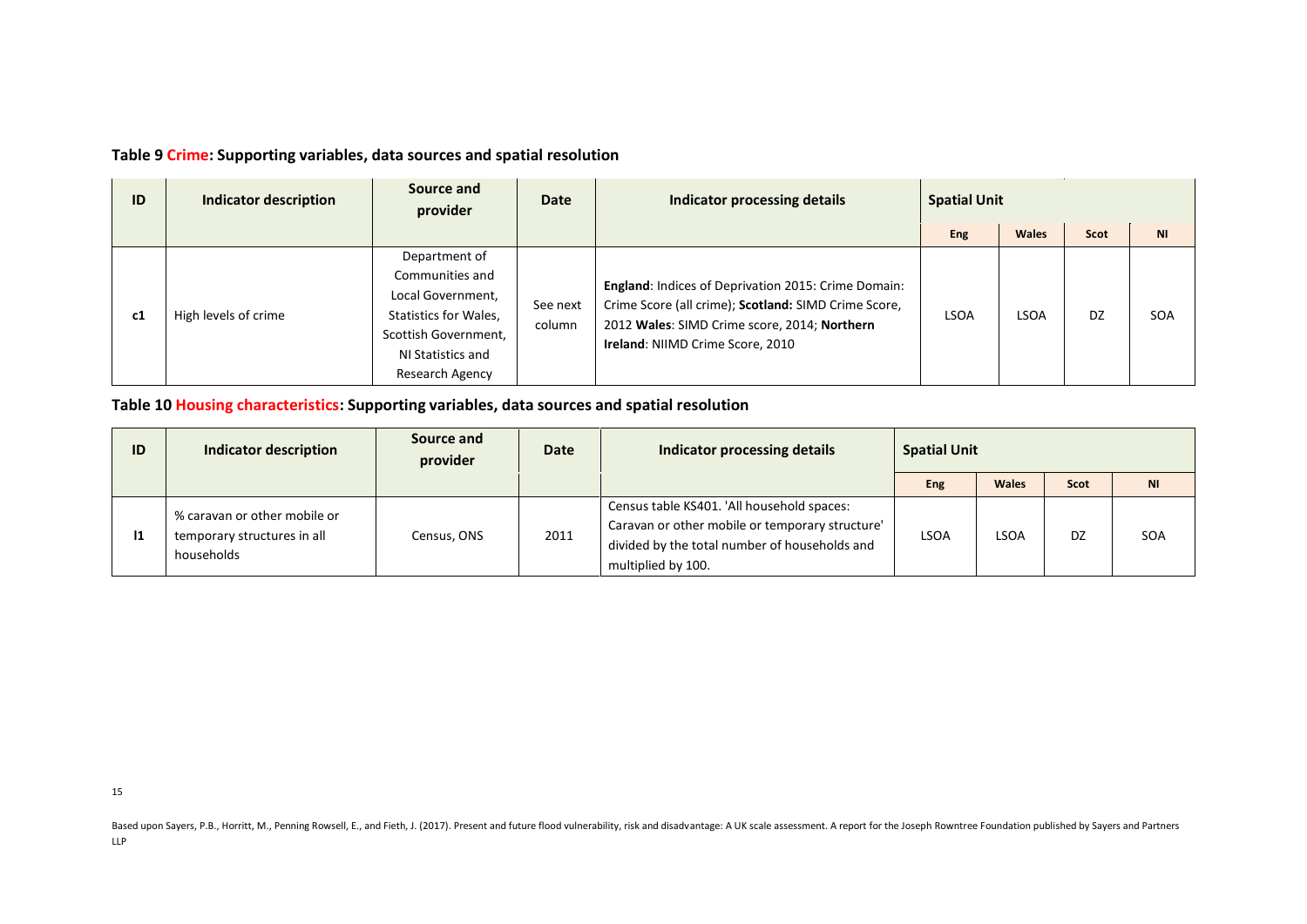## **Table 11 Direct flood experience: Supporting variables, data sources and spatial resolution**

| ID | Indicator description                                    | Source                             | <b>Date</b> | Indicator processing details                                                                                         | <b>Spatial Unit</b> |              |      |            |
|----|----------------------------------------------------------|------------------------------------|-------------|----------------------------------------------------------------------------------------------------------------------|---------------------|--------------|------|------------|
|    |                                                          |                                    |             |                                                                                                                      | Eng                 | <b>Wales</b> | Scot | <b>NI</b>  |
| e1 | number of properties within<br>historical flood boundary | EA, NRW, SEPA,<br>NI Rivers Agency | Various     | Based on query of property dataset and flood<br>outline; limited to past 50 years when date<br>information available | LSOA                | <b>LSOA</b>  | DZ   | <b>SOA</b> |

**Table 12 Social networks: Supporting variables, data sources and spatial resolution**

| ID             | Indicator description                                         | Source and<br>provider | Date | Indicator processing details                                                                                                                                          | <b>Spatial Unit</b> |              |                |                |
|----------------|---------------------------------------------------------------|------------------------|------|-----------------------------------------------------------------------------------------------------------------------------------------------------------------------|---------------------|--------------|----------------|----------------|
|                |                                                               |                        |      |                                                                                                                                                                       | <b>Eng</b>          | <b>Wales</b> | Scot           | N <sub>1</sub> |
| n1             | % single-pensioner households                                 | Census, ONS            | 2011 | Census table QS113. Number of households<br>'One-person household: Aged 65 and over'<br>divided by the total number of households and<br>multiplied by 100.           | <b>LSOA</b>         | LSOA         | DZ             | SOA            |
| n2             | % lone-parent households with<br>dependent children           | Census, ONS            | 2011 | Census table QS113. Number of households of<br>lone parent with one or more dependent<br>children divided by the total number of<br>households and multiplied by 100. | <b>LSOA</b>         | LSOA         | D <sub>7</sub> | <b>SOA</b>     |
| n <sub>3</sub> | % children of primary school age (4-<br>11) in the population | Census, ONS            | 2011 | Census table QS103. Number of people aged '4-<br>11 years' divided by the total population and<br>multiplied by 100.                                                  | <b>LSOA</b>         | LSOA         | DZ             | SOA            |

16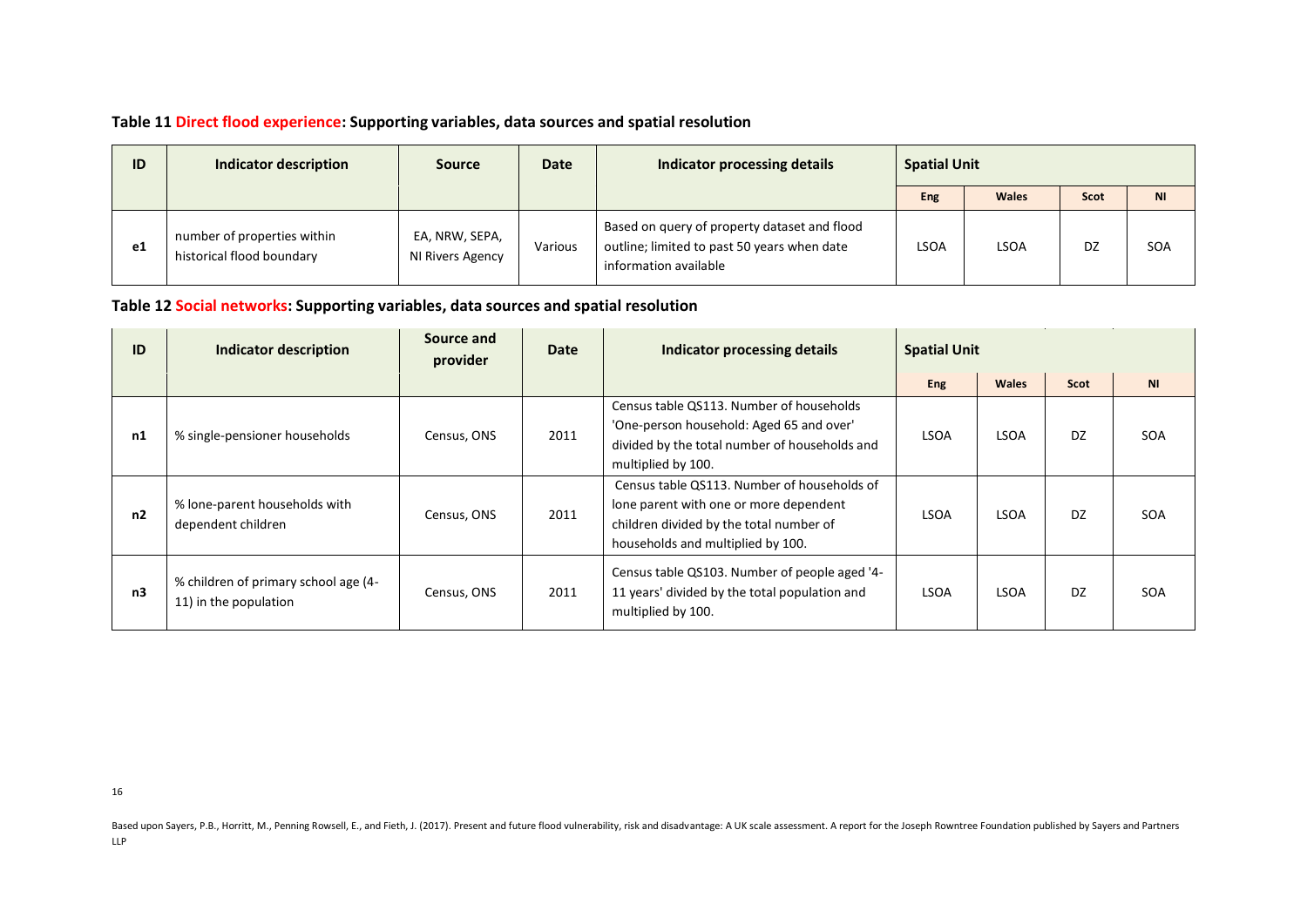| ID | <b>Indicator description</b>                   | Source and<br>provider      | <b>Date</b> | Indicator processing details                                                                                          | <b>Spatial Unit</b> |       |      |                |
|----|------------------------------------------------|-----------------------------|-------------|-----------------------------------------------------------------------------------------------------------------------|---------------------|-------|------|----------------|
|    |                                                |                             |             |                                                                                                                       | <b>Eng</b>          | Wales | Scot | N <sub>l</sub> |
| s1 | % of emergency services exposed to<br>flooding | CCRA, Sayers et al,<br>2015 | 2011        | Based on query of sites against hazard data<br>to identify proportion of sites at risk of<br>flooding 1:75 or greater | LA                  | LA    | LA   | LA             |
| s2 | % no. of care homes exposed to<br>flooding     | CCRA, Sayers et al,<br>2015 | 2011        | Based on query of sites against hazard data<br>to identify proportion of sites at risk of<br>flooding 1:75 or greater | LA                  | LA    | LA   | ΙA             |
| s3 | % no. of GP surgeries exposed to<br>flooding   | CCRA, Sayers et al,<br>2015 | 2011        | Based on query of sites against hazard data<br>to identify proportion of sites at risk of<br>flooding 1:75 or greater | LA                  | LA    | LA   | ΙA             |
| s4 | % no. of schools exposed to flooding           | CCRA, Sayers et al,<br>2015 | 2011        | Based on query of sites against hazard data<br>to identify proportion of sites at risk of<br>flooding 1:75 or greater | LA                  | LA    | LA   | ΙA             |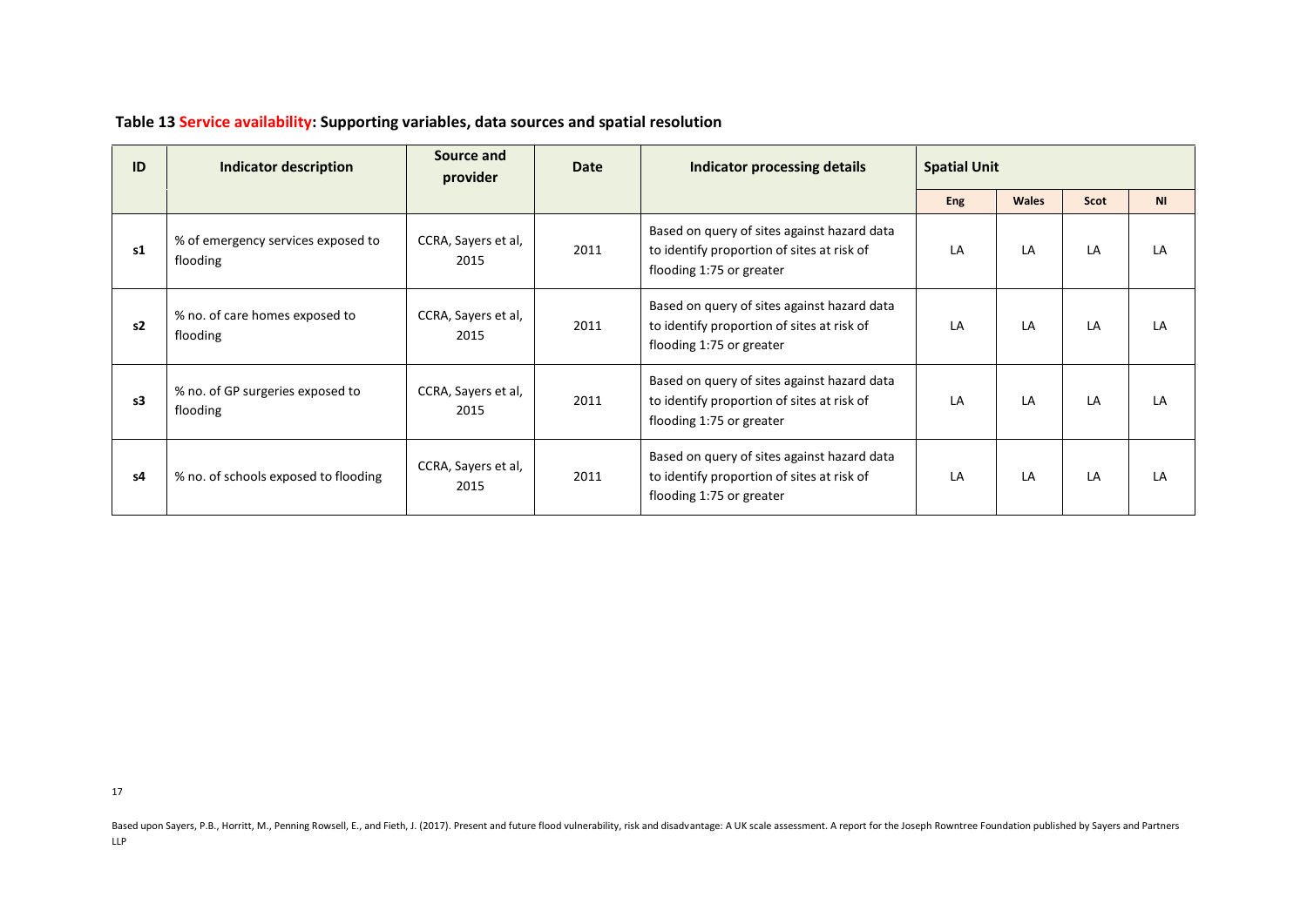# <span id="page-19-0"></span>**4.0 APPROACH TO CALCULATING THE NEIGHBOURHOOD FLOOD VULNERABILITY INDEX (NFVI)**

#### **A.1 Approach to calculating the Neighbourhood Flood Vulnerability Index (NFVI)**

The Neighbourhood Flood Vulnerability Index (NFVI) is determined through a three-stage process as outlined in Figure 2 and described below.



#### **Figure 2 The process used to calculate the NFVI**

# A.1.1 Stage 1: Determine the z-score for Supporting variables

Each indicator ('age' etc as described in the previous section) is normalised to a z score. The z score is derived by subtracting the mean value and dividing by the standard deviation. If an indicator is already in the form of a rank (e.g. as is the Index of Multiple Deprivation, IMD), the equivalent z score is determined by assuming the rank is drawn from a normal distribution and calculating the number of standard deviations from the mean associated with that rank. This is done so that each indicator has the same numerical parameters, rather than its original numbers (which might be a %, a number, a rank, a fraction, etc.), and to enable them to be compared and combined on the "same playing field".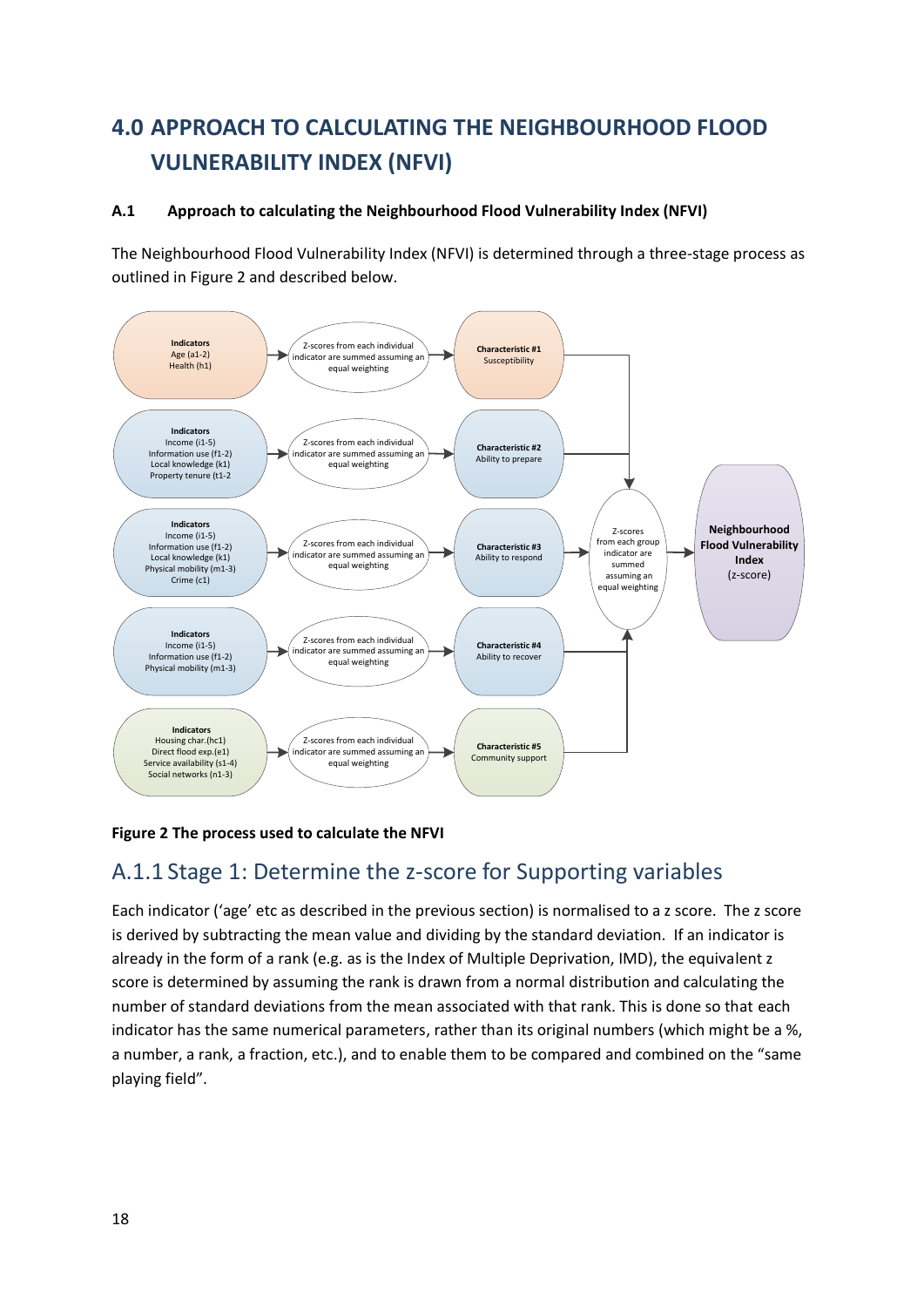# A.1.2 Stage 2: Determine the z-score for each characteristic

Z scores for the supporting variables that contribute to each characteristic (Susceptibility, Ability to Prepare, Respond and Recover, and Community Support) are combined based upon the assumption of equal weighting (Table 14). The only exception is the individual indicator associated with 'direct flood experience' (e1). In this case the weighting is negative as it acts to reduce the relative vulnerability of one neighbourhood compared to another.

The resulting values for each characteristic are then themselves transformed into a z score.

# A.1.3 Stage 3: Determine the NFVI

For each neighbourhood, the z scores derived for each Indicator are summed with equal weighting. The final z score is calculated based on these results and used as the NFVI (Figure 3).



#### **Top: Belfast, Bottom: Boston**

#### **Figure 3 Example Neighbourhood Flood Vulnerability Index Maps**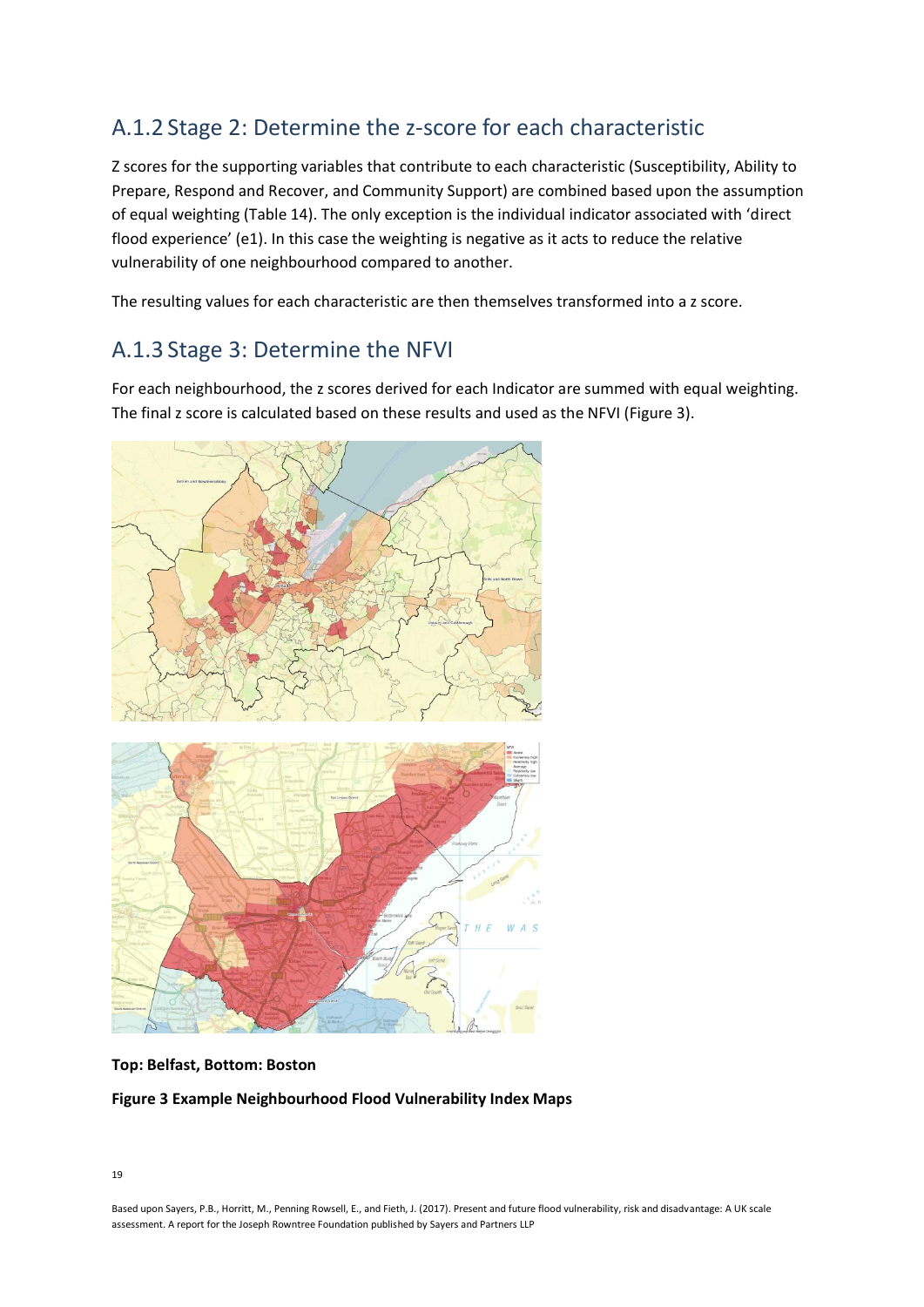## **Table 14 Indicator weighting**

| Neighbourhood Flood Vulnerability: Weighting of individual indicators |                                                                                       |      |                                              |         |         |                                            |                                  |  |  |
|-----------------------------------------------------------------------|---------------------------------------------------------------------------------------|------|----------------------------------------------|---------|---------|--------------------------------------------|----------------------------------|--|--|
|                                                                       |                                                                                       |      | Weighted contribution to each characteristic |         |         |                                            |                                  |  |  |
|                                                                       | <b>Individual indicator</b>                                                           |      | Ability to<br>prepare                        | respond | recover | Ability to Ability to Community<br>support | weighting in<br>NFVI<br>Relative |  |  |
| Age                                                                   |                                                                                       |      |                                              |         |         |                                            |                                  |  |  |
| a1                                                                    | Young children (% people under 5 years)                                               | 0.25 |                                              |         |         |                                            | 0.05                             |  |  |
| a2                                                                    | Older people (% people over 75 years)                                                 | 0.25 |                                              |         |         |                                            | 0.05                             |  |  |
| Health                                                                |                                                                                       |      |                                              |         |         |                                            |                                  |  |  |
| h1                                                                    | Disability / people in ill- health (% people whose day-to-day activities are limited) | 0.25 |                                              |         |         |                                            | 0.05                             |  |  |
| h2                                                                    | % households with at least one person with long term limiting illness                 | 0.25 |                                              |         |         |                                            | 0.05                             |  |  |
| Income                                                                |                                                                                       |      |                                              |         |         |                                            | 0.31                             |  |  |
| i1                                                                    | Unemployed (% unemployed)                                                             |      | 0.10                                         | 0.08    | 0.10    |                                            | 0.06                             |  |  |
| i2                                                                    | Long-term unemployed (% who are LTU or who have never worked)                         |      | 0.10                                         | 0.08    | 0.10    |                                            | 0.06                             |  |  |
| i3                                                                    | Low income occupations (% in routine or semi- routine occupations)                    |      | 0.10                                         | 0.08    | 0.10    |                                            | 0.06                             |  |  |
| j4                                                                    | Households with dependent children and no adults in employment (%)                    |      | 0.10                                         | 0.08    | 0.10    |                                            | 0.06                             |  |  |
| i5                                                                    | People income deprived (%)                                                            |      | 0.10                                         | 0.08    | 0.10    |                                            | 0.06                             |  |  |
| nformation use                                                        |                                                                                       |      |                                              |         |         |                                            | 0.12                             |  |  |
| f1                                                                    | Recent arrivals to UK (% people with <1 year residency coming from outside UK)        |      | 0.10                                         | 0.08    | 0.10    |                                            | 0.06                             |  |  |
| f2                                                                    | Level of proficiency in English                                                       |      | 0.10                                         | 0.08    | 0.10    |                                            | 0.06                             |  |  |
| Local knowledge                                                       |                                                                                       |      |                                              |         |         |                                            |                                  |  |  |
| k1                                                                    | New migrants from outside the local area                                              |      | 0.10                                         | 0.08    |         |                                            | 0.04                             |  |  |
| Tenure                                                                |                                                                                       |      |                                              |         |         |                                            | 0.04                             |  |  |
| t1                                                                    | Private renters (% Households)                                                        |      | 0.10                                         |         |         |                                            | 0.02                             |  |  |
| t2                                                                    | Social renters (% Households renting from Social or Council landlords)                |      | 0.10                                         |         |         |                                            | 0.02                             |  |  |
| Physical mobility                                                     |                                                                                       |      |                                              |         |         |                                            | 0.12                             |  |  |
| m1                                                                    | High levels of disability (% of population who are disabled)                          |      |                                              | 0.08    | 0.10    |                                            | 0.04                             |  |  |
| m2                                                                    | % people living in medical and care establishments                                    |      |                                              | 0.08    | 0.10    |                                            | 0.04                             |  |  |
| m3                                                                    | Lack of private transport (% households with no car or van)                           |      |                                              | 0.08    | 0.10    |                                            | 0.04                             |  |  |
| Crime                                                                 |                                                                                       |      |                                              |         |         |                                            | 0.02                             |  |  |
| c1                                                                    | High levels of crime                                                                  |      |                                              | 0.08    |         |                                            | 0.02                             |  |  |
|                                                                       | <b>Housing characteristics</b>                                                        |      |                                              |         |         |                                            | 0.02                             |  |  |
| hc1                                                                   | Caravan or other mobile or temporary structures in all households (%)                 |      |                                              |         |         | 0.11                                       | 0.02                             |  |  |
|                                                                       | Direct flood experience                                                               |      |                                              |         |         |                                            | $-0.02$                          |  |  |
| e1                                                                    | Properties exposed to significantly flood risk (% of homes in floodplain)             |      |                                              |         |         | $-0.11$                                    | $-0.02$                          |  |  |
|                                                                       | Service availability                                                                  |      |                                              |         |         |                                            | 0.10                             |  |  |
| s1                                                                    | Emergency services exposed to flooding (%)                                            |      |                                              |         |         | 0.11                                       | 0.02                             |  |  |
| s2                                                                    | Care homes exposed to flooding (%)                                                    |      |                                              |         |         | 0.11                                       | 0.02                             |  |  |
| s3                                                                    | GP surgeries exposed to flooding (%)                                                  |      |                                              |         |         | 0.11                                       | 0.02                             |  |  |
| s4                                                                    | Schools exposed to flooding (%)                                                       |      |                                              |         |         | 0.11                                       | 0.02                             |  |  |
|                                                                       | Social networks (non-flood)                                                           |      |                                              |         |         |                                            | 0.02                             |  |  |
| n1                                                                    | Single-pensioner households (%)                                                       |      |                                              |         |         | 0.11                                       | 0.02                             |  |  |
| n2                                                                    | Lone-parent households with dependent children (%)                                    |      |                                              |         |         | 0.11                                       | 0.02                             |  |  |
| nЗ                                                                    | Children of primary school age (4-11) in the population (%)                           |      |                                              |         |         | $-0.11$                                    | $-0.02$                          |  |  |
|                                                                       |                                                                                       |      |                                              |         |         |                                            |                                  |  |  |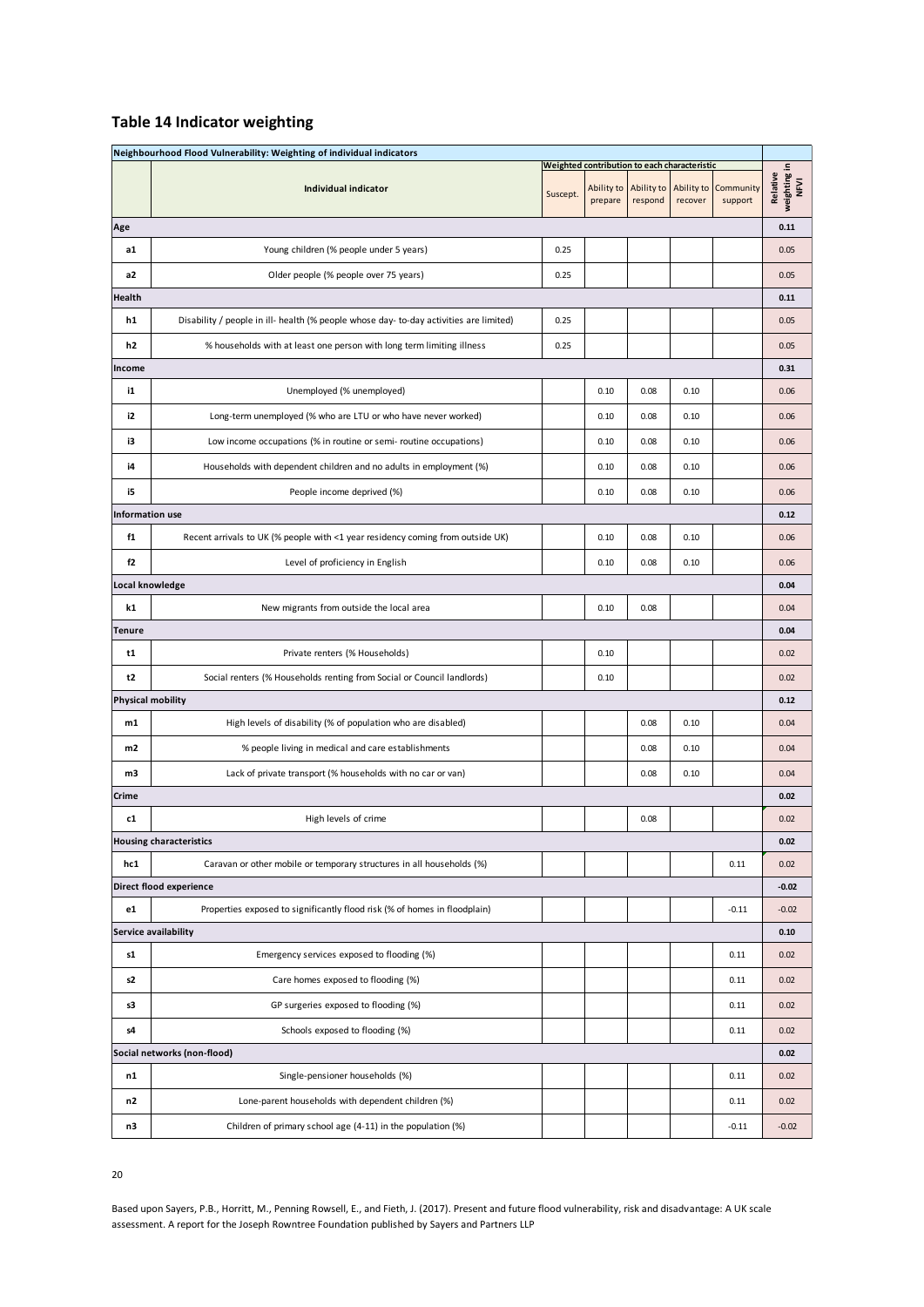#### **A.2 References**

Age UK (2016) Older people and power loss, floods and storms. Age UK.

Baxter, P. J. (2005) The east cost Big Flood, 31 January – 1 February: a summary of the human disaster. Philosophical Transactions of the Royal Society of London A: Mathematical, Physical and Engineering Sciences, 363, no. 1831 (2005): pp. 1293-1312.

BBC (2010) Flooded Cockermouth police station reopens doors. Available at: [http://www.bbc.co.uk/news/10440691.](http://www.bbc.co.uk/news/10440691) [Accessed: 25/10/2106]

Blaikie, P., Cannon, T. Davis, I. and Wisner, B. (1994) At Risk: Natural Hazards, People's Vulnerability, and Disasters. Routledge: London.

Cabinet Office (2013) Evacuation and shelter guidance. HM Government

Climate Just (2014) Website available at: [http://www.climatejust.org.uk](http://www.climatejust.org.uk/) [Accessed: 25/10/2016]

Corcoran, M.P., Gray, J. and Peillon, M. (2010) Suburban affiliations. Social relations in the Greater Dublin Area. Syracuse University Press, New York.

Donovan, T. (2014) Social care and the floods: finding a safe haven for the vulnerable. Available at: [http://www.communitycare.co.uk/2014/02/17/social-care-floods/.](http://www.communitycare.co.uk/2014/02/17/social-care-floods/) [Accessed: 25/10/2016]

Ebi, K.L., Hajat, S., Penning-Rowsell, E.C., Kovats, S., and Wilson, T. (2006) Floods and human health. In: Climate Change and Adaption Strategies for Human Health. Darmstadt: Steinkopff Verlag.

Environment Agency (2009) More targeted flood warnings: A review: Improving Institutional and Social Responses to Flooding. Joint Defra / Environment Agency Flood and Coastal Erosion Risk Management R&D Programme.

Fielding, J., Burningham, K., Thrush, D. and Catt, R. (2007) Public responses to flood warnings. Environment Agency Science Report SC020116.

Fielding, J., & Burningham, K. (2005). Environmental Inequality and Flood Hazard, *Local Environment*  10(4), 1–17.

Gibson, J. P. (2016) Flood risk posed to the Joseph Rowntree Housing Trust's housing stock. Joseph Rowntree Housing Trust.

Homes, S. (2013). *Your social housing in a changing climate.* London: London Climate Change Partnership.

The Independent (2014) Somerset floods: Thieves target victims. Accessed: 24/10/2016. [Available at: [http://www.independent.co.uk/news/uk/crime/somerset-levels-thieves-cash-in-on-floods](http://www.independent.co.uk/news/uk/crime/somerset-levels-thieves-cash-in-on-floods-misery-9103851.html)[misery-9103851.html\]](http://www.independent.co.uk/news/uk/crime/somerset-levels-thieves-cash-in-on-floods-misery-9103851.html)

21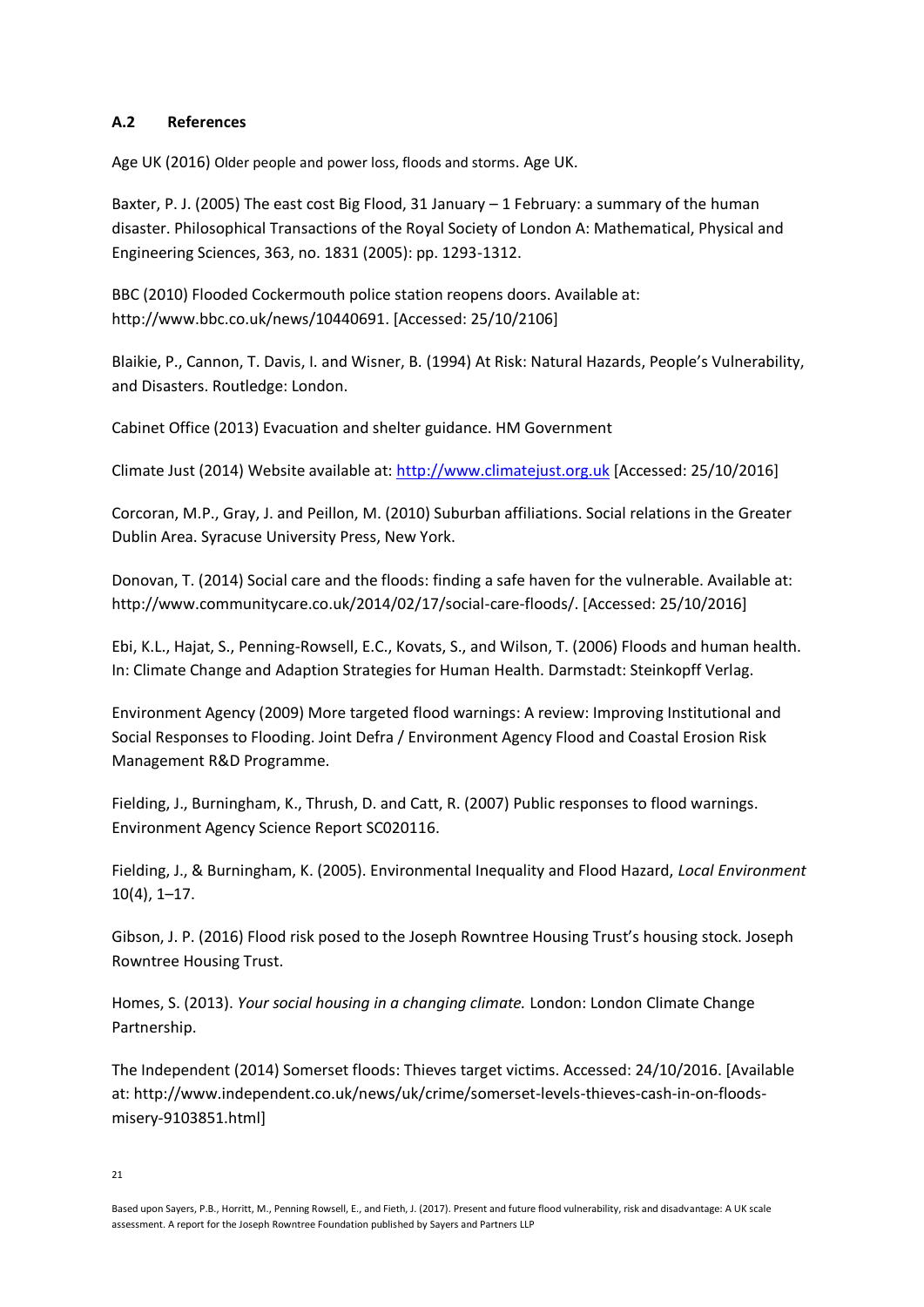Kates, R.W. (1962) Hazard and choice perception in flood plain management*. Chicago, Illinois, University of Chicago, 1962. 157 p.*

Kazmierczak, A., Cavan, G., Connelly, A. and Lindley, S. (2015) Mapping Flood Disadvantage in Scotland 2015. *The Scottish Government.* 

Kazmierczak, A. and Kenny, C. (2011) Risk of flooding to infrastructure in Greater Manchester. Manchester: The University of Manchester.

Klinger, C., Landeg, O. and Murray, V. (2014) Power Outages, Extreme Events and Health: a Systematic Review of the Literature from 2011-2012. PLOS Currents Disasters.

Kolves, K., Kolves, K. E. and De Leo, D. (2013) Natural disasters and suicide behaviours: A systemic literature review. Journal of Affective Disorders, 146. 1-14.

Leisure Futures (2011) Impact on reducing rural isolation. Final research report.Prepared for the Big Lottery Fund. Available at: https://www.biglotteryfund.org.uk/global-content/research/ukwide/impact-onreducing-rural-isolation

Lindley, S., O'Neill, J., Kandeh, J., Lawson, N., Christian, R. and O'Neill, M. (2011) Climate change, justice and vulnerability. *Joseph Rowntree Foundation, York.* 

McCarthy, S., Parker, D. and Penning-Rowsell, E. (2006). Preconsultation social survey: Community based flood risk reduction options. Reach 4: Walton Bridge to Teddington. Enfield: Flood Hazard Research Centre, Middlesex University. Science Report: Improving Institutional and Social Responses to Flooding – Work Package 1 54

McEwen, L. Hall, T., Hunt, J., Dempsey, M. and Harrison, M. (2002) Flood warning, warning response and planning control issues associated with caravan parks: the April 1998 floods on the lower Avon floodplain, Midlands region, UK. Applied Geography, 22, 271-305.

Mort, M., Walker, M., Lloyd Williams, A., Bingley, A. and Howells, V. (2016) Final project report for 'Children, Young People and Flooding: Recovery and Resilience'. Lancaster University, Lancaster, UK.

Patrick, P., Paavola, J., Dale, N., Sibille, R., Kent, N. and LeCornu, E. (2013) PREPARE – Understanding

the equity and distributional impacts of climate risks and adaptation options. Ricardo

AEA/R/ED58163/PREPARE R5/Issue 1.1. Leeds: Ricardo-AEA for Defra

Pendlebury, M. and Bates, G. (2015) Reducing adverse health impacts from flooding and flood risk: A review of the literature and development of questions for further research. National Flood Forum.

Penning-Rowsell, E.C., Parker, D.J. and Harding, D.M. (1986) Floods and Drainage. London: Allen and Unwin.

22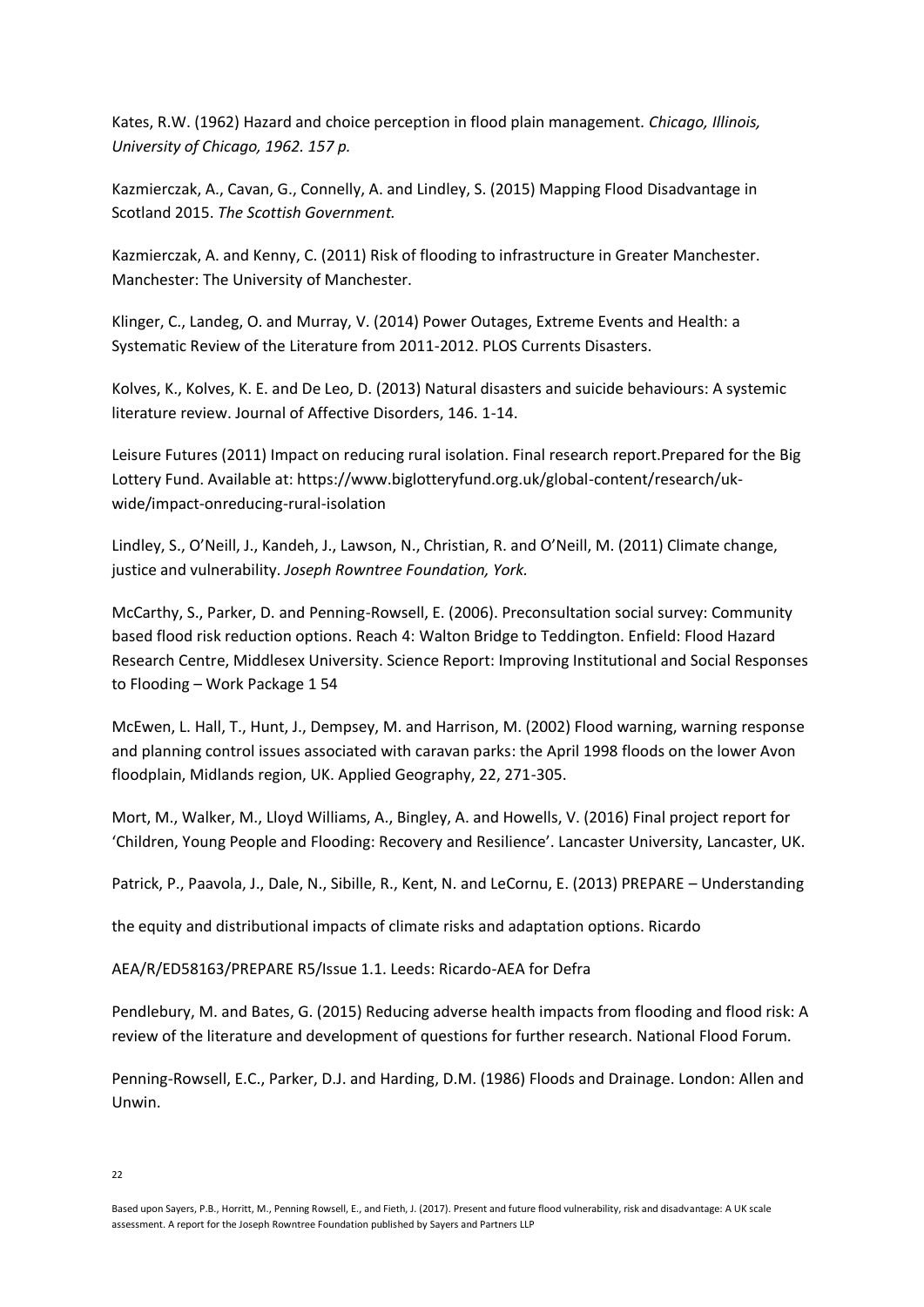Penning-Rowsell, E. and Tapsell, S. (2002) Coping with extreme floods: warnings, impacts and response, The extremes of the extremes: extraordinary floods, International Association of Hydrological Sciences , Vol. 271 pp 379-383

Penning-Rowsell, E. C., Priest, S., Parker, D.J., Morris, J., Tunstall, S., Viavattene, C and Owen, D. (2013) Flood and coastal erosion risk management: A manual for economic appraisal. Routledge, London.

Porter, J., Dessai, S. and Tompkins, E. (2014). What do we know about UK household adaptation to climate change? A systematic review. *Climatic Change,* **127**, 371-379.

The Poverty Site. (2014). The Poverty Site: Key Facts. Available at: [http://www.poverty.org.uk/summary/key facts.shtml.](http://www.poverty.org.uk/summary/key%20facts.shtml) [Accessed: 12/01/15]

Preston, I., Banks, N., Hargreaves, K. Kazmierczak, A., Lucas, K., Mayne, R., Downing, C. and Street, R. (2014) [Climate Change and Social Justice: an evidence review](https://www.jrf.org.uk/report/climate-change-and-social-justice-evidence-review)

Robertson, C. (2005) Unpublished MSc dissertation on flood warning and ethnic communities. Environment Agency. Cited in Environment Agency (2009) More targeted flood warnings: A review: Improving Institutional and Social Responses to Flooding. Joint Defra / Environment Agency Flood and Coastal Erosion Risk Management R&D Programme.

Sayers, P.B., Horritt, M. S., Penning-Rowsell, E., and Mckenzie, A. (2015). [Climate Change Risk](https://www.theccc.org.uk/publication/sayers-for-the-asc-projections-of-future-flood-risk-in-the-uk/)  [Assessment 2017: Projections of future flood risk in the UK.](https://www.theccc.org.uk/publication/sayers-for-the-asc-projections-of-future-flood-risk-in-the-uk/) Pages 125. Sayers and Partners LLP report for the Committee on Climate Change.

Scawthorn, C. F., Flores, P., Blais, N., Seligson, H., Tate, E., Chang, S., Mifflin, E., Thomas, W., Murphy, J., Jones, C. and Lawrence M. (2006) HAZUS-MH Flood Loss Estimation Methodology. II. Damage and Loss Assessment. Natural Hazards 7(2) 72-81.

Shaw, J., Cudmore, S., Turner, D. and Collier, D. (2005) Improving flood warning awareness in low probability and medium-high consequence flood zones. Defra/Environment Agency Flood and coastal erosion risk management R&D Programme

Sims, R., Medd, W., Mort, M., Watson, N., Walker, G. and Twigger-Ross, C., (2008) Perspectives on resilience from households in Hull–response to Defra consultation on policy options for promoting property-level flood protection and resilience. Lancaster University.

Tapsell, S. M., Penning-Rowsell, E. C., Tunstall, S. M. and Wilson, T. L. (2002) Vulnerability to flooding: health and social dimensions, Flood risk in a changing climate. Papers of a Discussion Meeting organized and edited by D. Cox, J. Hunt, P. Mason, H. Wheater and P. Wolf. 15 July 2002, Vol 360, No. 1796, Philosophical Transactions of The Royal Society, Mathematical, Physical and Engineering Sciences pp. 1511-1525 - ISSN: 1364503X

Tapsell, S., Burton, R., Oakes, S. and Parker, D. (2005) The social performance of flood warning communications technologies. Technical Report Environment Agency.

23